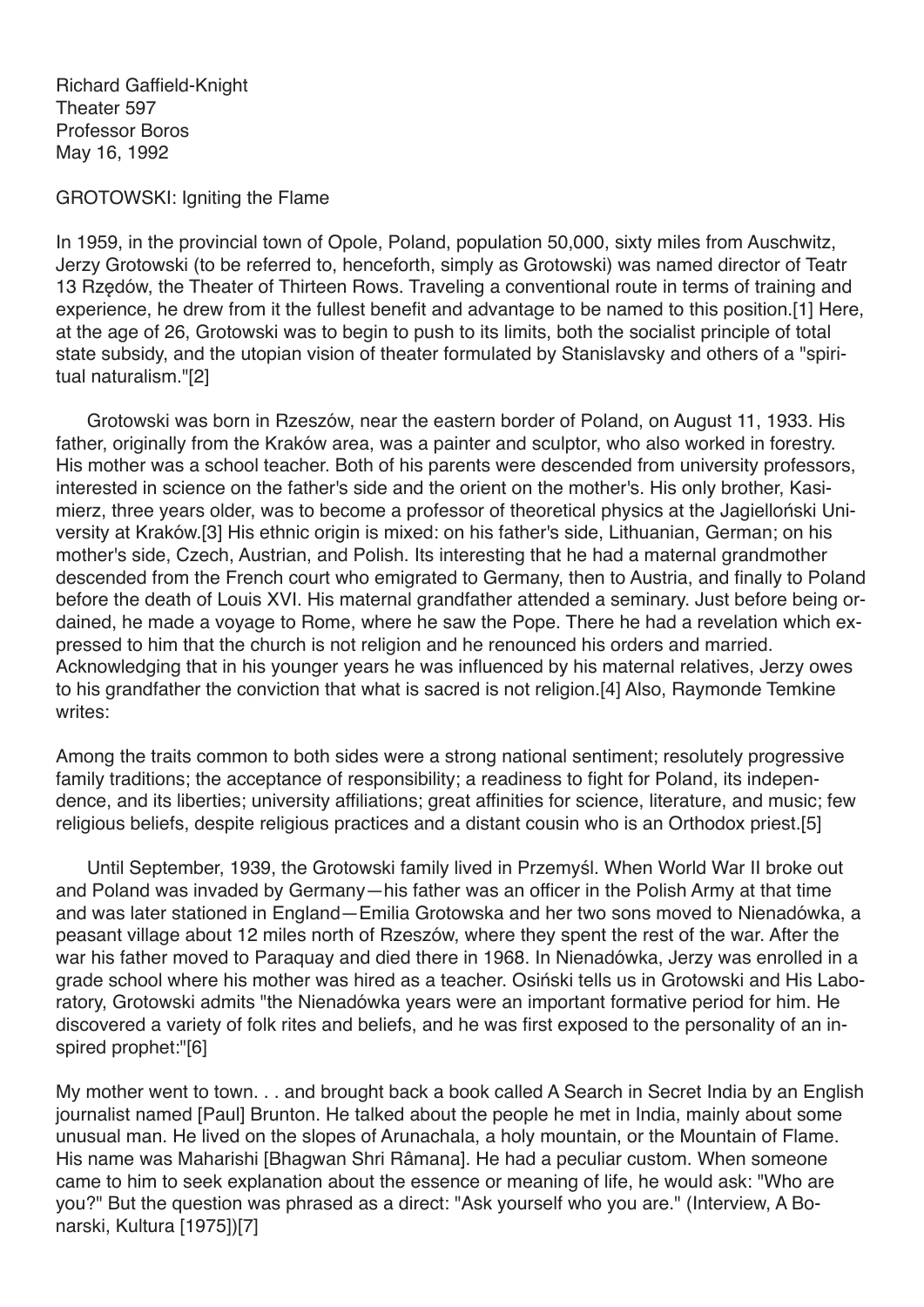Grotowski completed his grade school education in Rzeszow with honors.

When he was sixteen he became gravely ill, and in fact was given up by the doctors. For an entire year he was in the hospital, in the communal ward, surrounded by terminal patients. Young Grotowski was transformed by this experience. A joyous person before—active, an ardent swimmer–afterward he began to study, to meditate, and to read a lot of books. Madame Temkine tells us in Grotowski, "He decided to devote himself to art, but if he had to choose between beauty and truth, truth would be his choice."[8]

The small Grotowski family, now headed by his mother, moved to Kraków where she got a job as a clerk in a district court for insurance claims. While in high school, Growtowski frequently gave poetry recitals in Rzeszów, Kraków and other nearby towns, often winning first prizes for his poems. He refused to attend a course in religion, because he was a passionate communist and a member of the Association of Polish Youth.[9] In a letter of recommendation, his high school teachers described him as "diligent, very talented, and a dedicated volunteer worker. He puts a lot of effort into the students' self-help system. He has considerable interests in the arts." In 1951, he graduated summa cum laude from the Fifth High School in Kraków[10] and decided to become a director.[11]

Grotowski's application to the acting program of the State Theater School in Kraków (he decided he needed experience as an actor before he could become a director) mentions his difficult financial situation and his need of financial support. He claimed his mother's meager salary was not enough to support three people and he had contributed to the family income by receiving a scholarship while in high school.

Grotowski took entrance examinations at the Theater School in September, 1951. Osiński reports:

His grades were: physical appearance, C; diction, F; voice, B; expressiveness, C. The examination committee included a note about his diction: "Wrong pronunciation of sounds /tz/, /z/, /s/, /rh/, and /sh/" but he was allowed to take the written test. The applicants were asked to write on one of the following topics:

1. How can theater contribute to the development of socialism in Poland?

2. How do you understand the actor's task in the theater?

3. Discuss one of the award-winning works at the Festival of Contemporary Polish Plays.[12]

Grotowski chose the first topic and received an "A" for his essay. On the basis of his written essay and his high school recommendation, he was accepted on probation with an average grade of "C," but, he was denied any financial aid.[13]

While enrolled in the acting program of the Theater School in Kraków from October 1, 1951, until June 30, 1955, he also continued to cultivate his interest in the Orient, going to lectures, studying on his own, and consulting with his professors. Among them was Professor Helena Willman-Grabowska (1857-1957), an authority on Indian and Iranian culture, and Dr. Franciszek Tokarz (1879-1973), a specialist in Indian philosophy. While a theater student at Kraków, according to Osiński, Grotowski seriously considered transferring to the East Asian program or to the medical school.[14]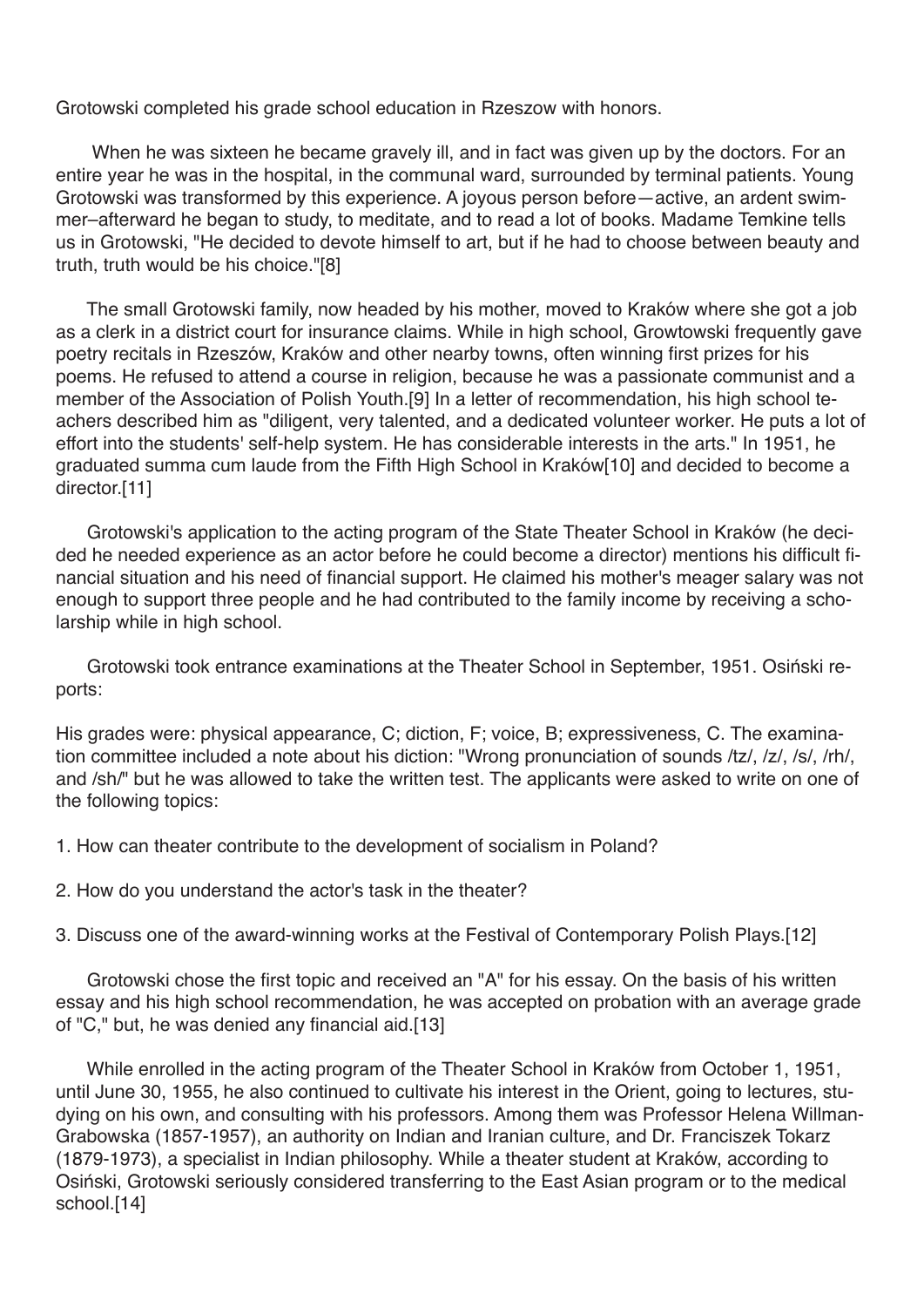In his second year, as the president of the Students Research Club at the Theater School in Kraków, Grotowski traveled to regional and national conferences. In December 1954, during the thirteenth meeting of the Arts Council in Warsaw, Grotowski urged authorities to be more supportive of the young generation of theater artists.[15] According to one report:

Grotowski was concerned that the sickly atmosphere in theatres is beginning to infiltrate theatre schools. Moral cynicism, careerism, and the pursuit of material values are the most dangerous symptoms of demoralization. But he is no pessimist. He sees evil, and he wants to do something about it. Young theater artists, Grotowski said, want romantic and heroic ideals. Those who are better and wiser are still in the majority. But that's where the bitterness creeps in. Young actors are left largely to themselves. Rarely do they meet with understanding from directors or older actors, and the authorities, including the Ministry of Culture, couldn't care less. Grotowski called for a congress of young theatre artists, which would allow them to solve many difficult and complex problems. (J. Timoszewicz, Po prostu [1954])[16]

As a fourth year student, 1954-1955, Grotowski was involved in the master's projects of the graduating class at the Theater School. In a production of Schiller's Love and Intrigue, he was assistant to the faculty supervisor, Professor Wladyslaw Krzemiński. Growtowski played Pyotr in Gorky's The Smug Citizen and he directed Love Scenes, a collage of excerpts from plays by Juliusz Slowacki (Balladyna, Beatrice Cenci, Kordian, Mazeppa, Mary Stuart, etc.).[17]

In early 1955, Grotowski debuted as a free-lance writer. His first article, "The Red Balloon," published in a supplement to the Kraków Dziennik Polski, called for the establishment of a Young Artist's Club in Kraków:

We must pay tribute to tradition with actions, not words. We must cultivate the seeds of the past, which may flourish into new values on modern soil . . . . We wish to influence man and the world with our art. We've got the courage to fight openly and fervently the most important issues, because only such issues are worth fighting for.[18]

The responses to Grotowski's article served to focus his artistic vision. Critic and playwright Jan Gawlik wrote: "I don't know Grotowski personally, but I know that his head is on fire. In his article, there's plenty of nonconformism, bragging, and clichés, a pinch of complacency, typical of youth. But there's also something that commands attention."[19] Writer and actor Leszek Herdegen openly criticized Grotowski by saying:

It's not enough to have a firm ideology, it's not enough to be a member of the Polish Youth Union, it's not enough to be a volunteer worker in order to be an artist . . . . You must have your own, unique artistic program. . . . You've got to know what you want to accomplish as an artist.[20]

Playwright Slawomir Mrožek attacked Grotowski even more violently:

Let's assume that Grotowski is really on fire. Unfortunately, nobody really knows what's burning there. Pray, Grotowski, why didn't you give us some specific examples? You signed yourself a theatre student but there's not even a small mention, for example, of what you're trying to accomplish in the theatre. Grotowski, you want to knock something over or go somewhere, you shake your fists at someone, but pray, tell us what, where, who.[21]

Grotowski's response to his critics is his article, "Dream of the Theater," which appeared in Dziennik Polski on February 23, 1955. Here, his version of a theater of grand emotions was developed: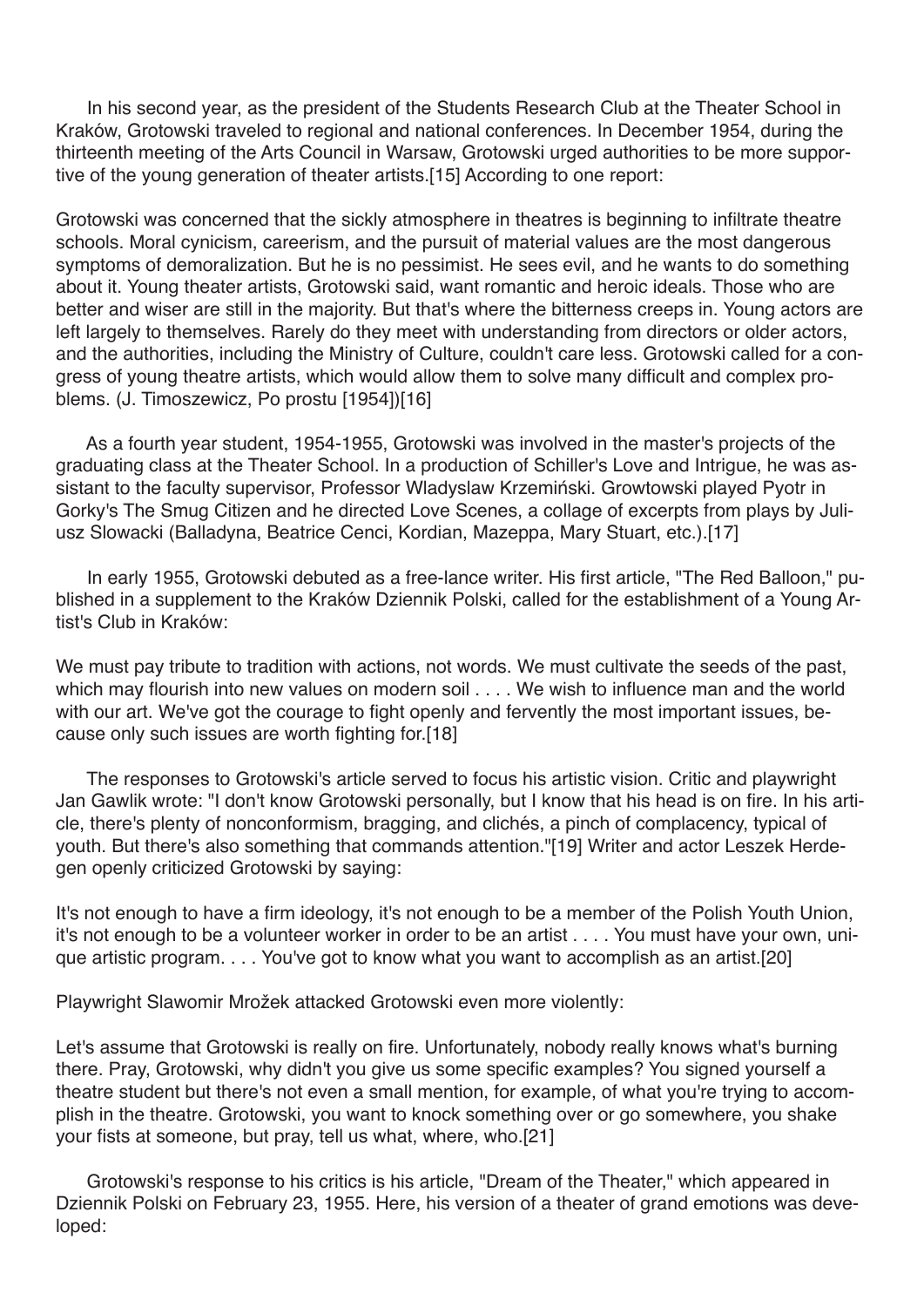A performance may be well acted and directed, yet the audience feels there's something missing. We must, then, thoroughly revise the very idea, style, and artistic impact of the theatre. . . . To us, the strength of the theatre lies in action, in the enactment of life in front of us. . . . Therefore we need means especially suitable for producing an emotional effect. . . . I'm talking about the poetic structure of a theatre work not in isolation from, but in close connection with, the dramatic text. The theatre of grand emotions . . . requires the great romantic repertory: from Shakespeare, Mickiewicz, and Slowacki to Wyspiański, Vishnevsky, and Pogodin.

He chose Hamlet to illustrate his concept of "the theatre of grand emotions," which demands "courage, persistence, and hard work":

. . . A production of Hamlet is especially suitable to emphasize, for example, "an obsessive drive to revenge leading to self-destruction." One would then play up those moments which show the protagonist motivated by his will to revenge, getting himself entangled in dangerous circumstances, and eventually becoming destroyed by his mounting "obsession." But this drama may also be staged as a psychological tragedy of a weak individual. Hamlet's philosophical deliberations would be then reduced to mere complaints of a powerless thinker.

In the theatre of grand emotions, we can use Hamlet to evoke in the audience a cult of heroic and human greatness. "There's something rotten in the state of Denmark": the court's corruption, intrigues, hypocrisy, villainy, exploitation, and the unscrupulousness of those in power. But we can juxtapose this corruption with the young man's heroic struggle against fraud and inhumanity, challenging the sacred laws of the monarchy, family, and tradition. Hamlet sacrifices everything for his struggle, including his own life. . . . If we communicate this in our production, then we have accomplished our goal, and the desired grand emotions will be evoked in the spectators' hearts. The famous monologue, "To be or not to be," will not be a weak man's helpless whining but an expression of the inner struggle of a man who must decide "Whether 'tis nobler in the mind to suffer/ The slings and arrows of outrageous fortune/ Or to take arms against a sea of troubles,/ And by opposing end them?"–a man who discards vacillation and chooses action.

When we compose the scenic action from the point of view of grand emotions, we must abandon all real life details in Hamlet whenever they aren't absolutely necesssary to evoke the emotions or to clarify the action. . . . Natural acting and conscious structuring of the action don't exclude one another, but are a measure of the actor's art. . . . The poetry of action in its emotional impact should be reinforced by music, light and color, evocative rhythm, and synthetic spatial architecture, helpful for the actor's movement. Each of these elements should be realized not naturally, "if it will seem to be in the reality of time," but on a way which will reinforce the emotional impact of the action.[22]

In June 1955, Grotowski graduated from the Theater School with an actor's certificate. He was assigned to the Stary [Old] Theater of Kraków after his graduation according to the then current practice of the State. The contract he received guaranteed him employment in the theater from October 1, 1955 until September 30, 1958, but his appointment was delayed when he received a scholarship to study directing at the State Institute of Theater Arts (G.I.T.I.S) in Moscow.[23]

Grotowski was enrolled in the G.I.T.I.S directing program from August 23, 1955, until June 15, 1956. Under the supervision of Yuri Zavadsky, he directed The Mother by Jerzy Szaniawski at the theater Institute. He was Zavadsky's assistant in the production of Zialpotov by L.G. Zotin, which opened on April 27, 1956 at the Mossoviet Theater. His professors left him free to accomplish his routine apprenticeship. He met Zavadsky ten years later in the hall of Théâtre Sarah Bernhardt, where, during the season of Théâtre des Nations, the Mossoviet Theater of Moscow performed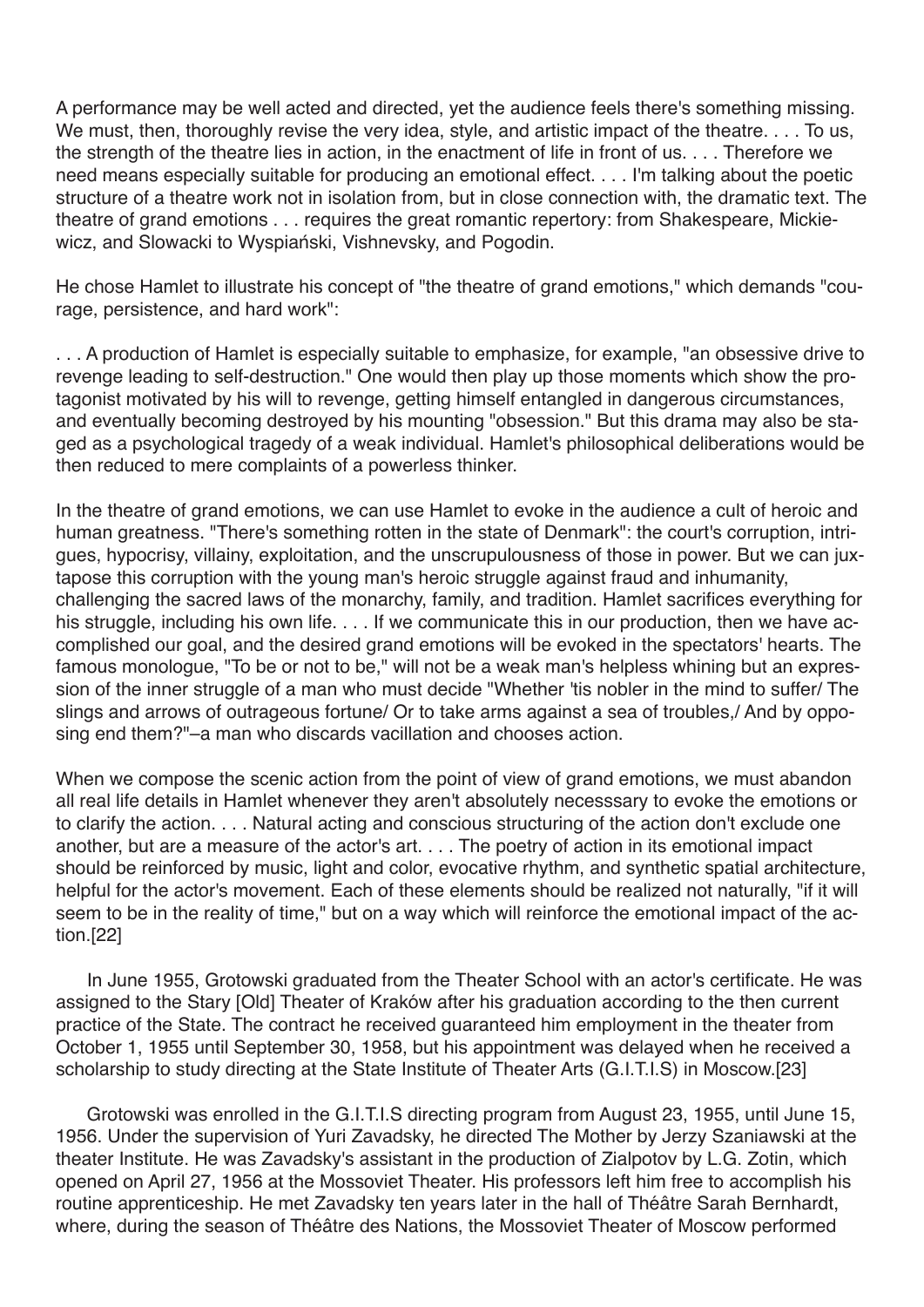Gogol under Zavadsky's direction. The old man looked at Grotowski, took his glasses off, recognized him and opened his arms to him.[24] He also directed productions at the Mossoviet and Moscow Art Theater, and he studied the techniques of Stanislavsky, Vakhtangov, Meyerhold, and Tairov.[25]

At that time he was especially interested in Stanislavsky. As he says, Osiński writes, he already knew "the method of physical actions." When he was leaving for the Soviet Union, he was known as "a fanatic disciple of Stanislavsky." Following the current fad and the official directive, they also claimed to be "disciples of Stanislavsky," but their commitment was to be questioned:[26]

Grotowski was different. To him, the Stanislavsky method was a serious matter and he wanted to know it thoroughly. He went to Moscow to study the method at its source. But his stay brought more than he'd hoped for. He discovered Meyerhold. He studied his legacy, especially the documentation of Meyerhold's production of The Inspector General, and he left Moscow fascinated by what he'd found.[27]

Madame Temkin tells us, "It is through Meyerhold that Grotowski understood that staging a play is but an answer to the play; not a submission but a reaction–this is the meaning of creation."[28] In this confrontation with Meyerhold, Grotowski did not lose interest in Stanislavsky, but instead now appeared more multi-dimensional than before.

. . . The apprentice learned from him full awareness of an actor's craft. He was taken by the scientific turn of his theories. He became a fanatic follower or Stanislavsky. . . . He was grateful to Stanislavsky for having asked the fundamental questions. . . . Grotowski did not subscribe to his master's answers. The denial honors them both. In spite of artistic differences, Stanislavsky remained a model for him. [29]

It was then that Grotowski finally accepted Stanislavsky as a role model.[30]

Of course Grotowski owes a great deal to Meyerhold, as well. Temkine writes:

. . . Grotowski's mentality is such that it attaches itself to creative ideas which he in turn uses as instruments of personal investigation. The logic implicit within them is then pushed to the extreme. It is not a question of influence but of a kind of transmission. The torch is taken up once again but not as a relic, to be extinguished with reverence or be placed under a globe, nor like a sacred flame to be piously reserved, rather a flame capable of lighting a new hearth. What comes of it no longer concerns him.

Superficially, it seems that he has learned more from Meyerhold than from Stanislavsky. What Meyerhold has transmitted to him is a conception of the theatre, and, in a broader sense, of creation. To create is not to reproduce, reconstitute, or to be faithful to–though these are always tempting to a director; it is rather to criticize, contest, take liberties—it is to claim co-authorship. It may be said that Meyerhold taught him to care, but he owes even more to Stanislavsky. It is not evident. And as for aesthetics, it is their oppositions which are quite clear.[31]

According to Kumiega, crediting the Polish writer Kazimierz Braun, ill-health again interrupted Grotowski's studies. It was in order to recuperate that he obtained a fellowship and made his first journey to Central Asia, travelling for two months during the summer of 1956. Several years later he wrote:

During my expeditions in Central Asia in 1956, between an old Turmenian town Ashkhabad and the western range of the Hindu Kush Mountains, I met an old Afghan named Abdullah who performed for me a pantomime "of the whole world." The pantomime is like the world at large, and the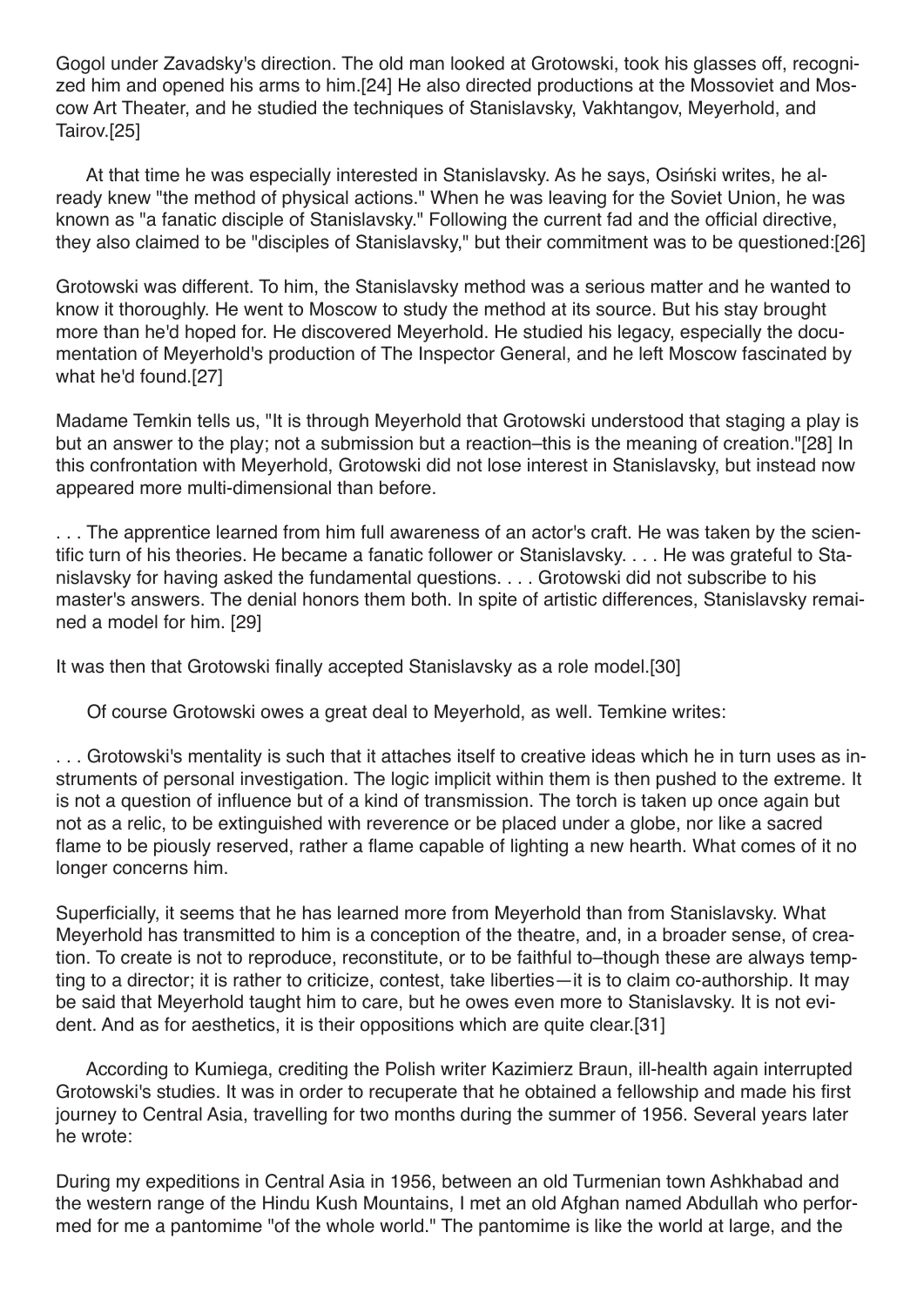world at large is like the pantomime. It occurred to me then that I'm listening to my own thoughts. Nature—changeable, movable, but permanently unique at the same time—has always been embodied in my imagination as the dancing mime, unique and universal, hiding under the glittering of multiple gestures, colors, and the grimace of life. (Ekran, [1959])[32]

Here he discovered a country that captured his imagination, and he made a start on what was the basis of his later approaches to Sanskrit and Oriental philosophy. However, he decided that this system of thought was not for Europeans. Temkine quotes Grotowski:

. . . they must look for another cradle. . . . The European actor must only borrow techniques for the Chinese opera. These are not effective outside their land of origin. Such techniques can become an enriching factor only when integrated into a coherent method. In this manner, new meaning is infused into them. . . . [33]

The period from 1939-1956 had been one of almost total stagnation in the theatrical world in Poland. Not only were all theaters closed down during the war, and many theater artists killed or imprisoned, but even after liberation there was an enforced program of Socialist Realism proclaimed in 1949 at the Congress of the Polish Writers Union. This, combined with a policy of centralized administration, succeeded in destroying all the creative independence that makes theater so valuable. With the general relaxation of restrictions in the mid-fifties, however, the Polish theater began to flourish again. Regional ambitions were encouraged and reinforced by an atmosphere of greater artistic liberty, that made possible the kind of personalized research that Grotowski foresaw for his institute.[34]

Grotowski returned to Poland in October 1956 to study directing and took a junior teaching position at the Kraków Theater School, but the events of this time also involved him. A gradual "destalinization" had been spreading outward from the Soviet Union since 1953. When it finally arrived in the satellite countries the political reversal released a flood of frustrated liberalism. Movements of doubt and protest, led by artists and Party intellectuals such as Jan Kott and Leszek Kolakowski gathered momentum. Most important to the State was the need to halt the democratization, but in a way that did not damage the flimsy fabric of the individual's cooperation.[35]

Recently released from prison, Wladyslaw Gomulka, with his professed creed of a "Polish Road to Socialism," was elected First Secretary at the 8th Plenum of the Central Committee of the Polish United Workers Party in 1956, and certain internal freedom was given by Soviet authorities. The over-optimistic liberals within Poland were to be disillusioned during the fluctuating periods that followed, until the events of 1968 and Gomulka'a deposal in 1970. His achievements included a more energetic flow of cultural communication between Poland and the Western world.[36]

As Osiński points out, Grotowski is by temperament an activist, and it is not surprising that he did not stay in the background during these events. In the months following the "Polish October" Grotowski enjoyed what Osinski describes as a "short but tempestuous adventure" actively and vociferously participating in meetings of the political youth organizations, becoming (in January 1957) a Secretary of the Central Committee of the Socialist Youth Movement.[37]

Although the Polish Youth Union was still in existence, other youth organizations emerged in 1956. Among them were the revolutionary Union of Youth (RZM) and the Union of Working Youth (ZMR). In preparation for a Conference that would unite both organizations to give them more power, politically, the National Center was set up with Grotowski, a RZM organizer, serving as vice chairman. The Conference never took place and in early 1957, the Polish Youth Union was dissolved. Left-oriented, anti-Stalinist youth activists then joined the Provisional Central Committee of the Union of Socialist Youth with Grotowski as one of the members of its governing body, the Secretariat. Thus, out of the fusion of RZM and ZMR, a new organization, the Union of Soviet Youth (ZMS) was founded.[38]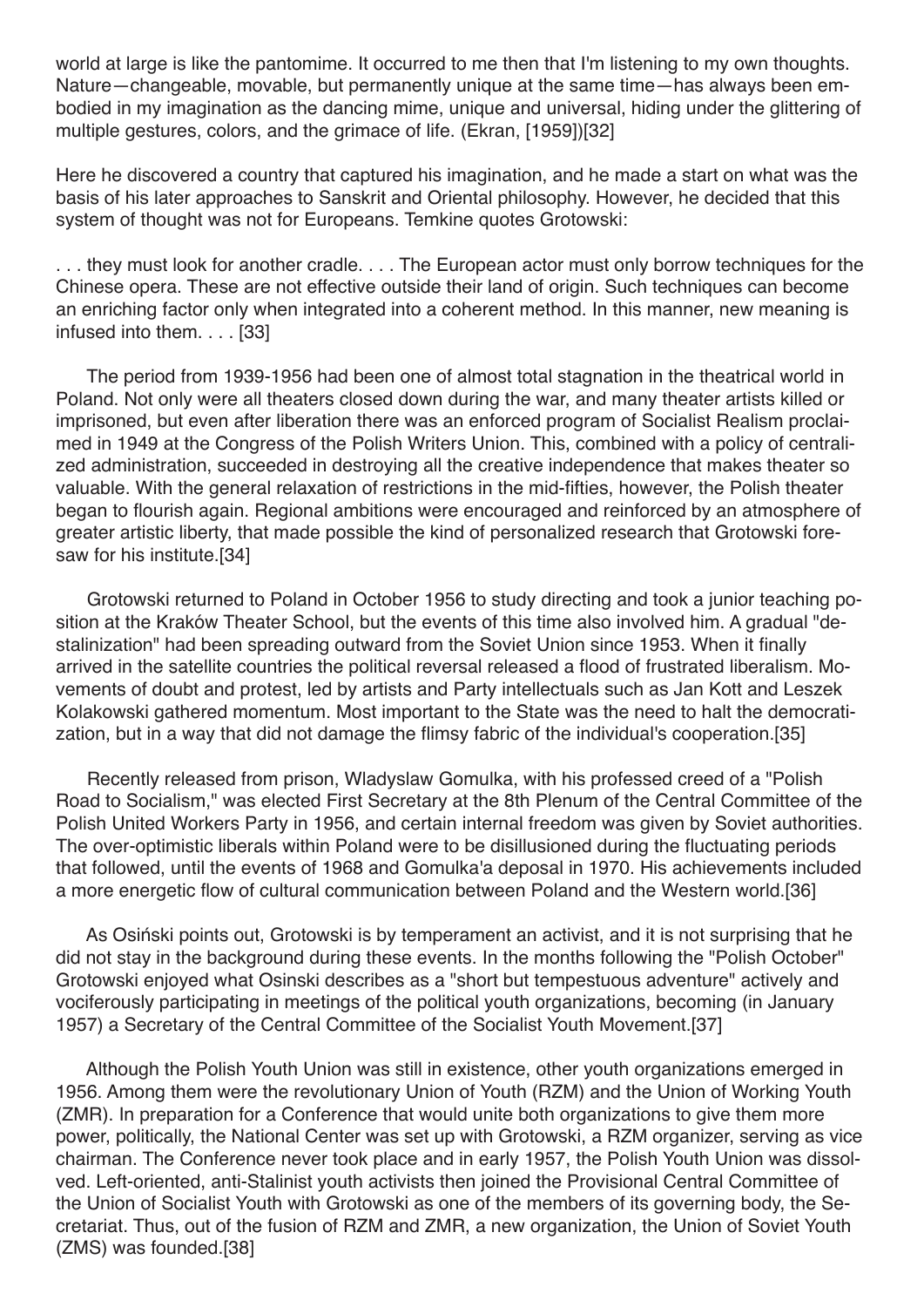Grotowski co-founded, with Adam Ogorzalek, the ZMS Political Center of the Academic Left (POLA ZMS) and in developing its program, they wrote:

We want an organization that will teach people to think politically, to understand their interests, to fight for bread and democracy and for justice and truth in everyday life. We must fight for people to live like humans and to be masters of their fate. We must fight for young people's right to work, learn, and to have a career. We must fight for workers' universities, against employment of minors in hard and demanding jobs for fair allocation of summer leaves, apartments, and bonuses, for equal rights for blue and white collar workers, for fair work standards, for the primacy of specialists. We must fight for young people to live a better and more satisfying life. We must fight for people to speak their minds without fear of being harassed. We must fight so that stupid and corrupt individuals won't hold positions of responsibility.[39]

In April 1957, at a assemblage of ZMS in Warsaw, Grotowski was among speakers in a discussion. His remarks focused on the struggle for a "system in which civilization, democracy, and justice have a common denominator." In order for the system to become reality he stated:[40]

People must understand that if they don't stop pouting, join in the life of the country, and work for the common cause, then we may expect a catastrophe, bloodshed and destruction, and a takeover of despotism. . . . No one can give us bread, civilization and freedom. We must make bread, just as we must make freedom and civilization happen. It's not true that one can hide away in one's private little world and go on living. . . . In our country, young people look forward to civilization, to a decent standard of living, to justice, to decision-making about their own lives, to technological progress. Ours is a road to civilization and freedom.[41]

Eighteen years later he referred to these years in an interview:

In another period of my life, let's call them the October and post-October years, I wanted to be a political saint, one of the foremost. And I was so fascinated by Ghandi that I wanted to be him. I came to the conclusion that not only was this improbable for objective reasons, but incompatible with my nature—although equal to fair play I am incapable of a total and generalized assumption of everyone's good intentions. . . .

If I were ever to build the self-portrait of my dreams—at the very center would be a liberated life, the original state, freedom. . . . For me, freedom is connected with the supreme temptation. It exists for the individual, even if unaware of it. . . . Freedom is associated neither with freedom of choice, nor with sheer volunteerism—but with a wave, with giving oneself up to a huge wave, in accordance with one's desire. And when I speak of desire, it is like water in the desert or a gasp of air to someone who is drowning. [169/22-23][42]

In the years between the events of 1956 and the beginning of his professional directorial career in Opole in 1959, Grotowski remained mostly in Kraków, while he completed his directing studies at the Theater School and worked on his first productions in the professional Old Theater. Adamov, Beckett, Camus, Dűrrenmatt, Genet, Ionesco, and Sartre were suddenly discovered by Polish theater artists and their audiences. As assistant professor in the Theater School from April 1957 to summer 1959, his first production, co-directed with Aleksandra Mianowska, was The Chairs by Eugene Ionesco. The translation had appeared in April in the monthly magazine, Dialog.[43] Immediately afterward he went into rehearsal and the production opened two months later. Josef Gruda wrote: "The invisible directors, Jerzy Grotowski and Aleksandra Mianowska, have tactfully removed themselves from the actors's path. They are absolutely right." Stefan Otwinowski spoke of the performance a "great theatre of moral and political allusions." Tadeusz Kudliński described the production as follows: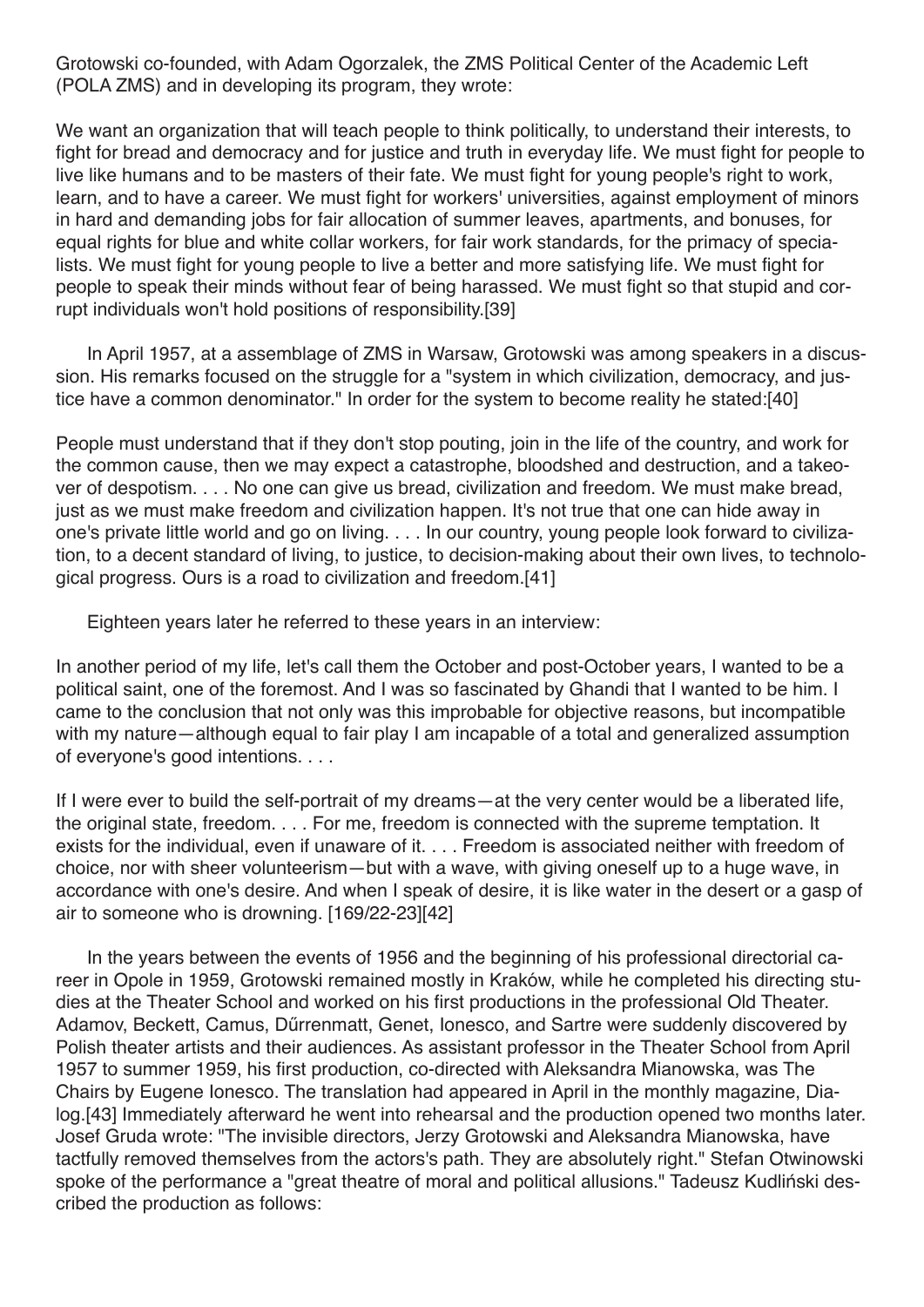It strikes a balance between the naturalistic and non-realistic. The actors are "natural," while the unusual twists and disjunctions of action have been successfully translated into expressive lighting and music. . . . The play's symbolism has been carefully preserved, and it is up to the audience to interpret the symbols. Both in terms of acting and directing, there were powerful moments, but there were also weak spots. . . . In spite of the naturalistic acting, one senses a different plan of reality, especially in the perceptively acted scenes with invisible guests asking for empty chairs. The cast was able to evoke the invisible and to suggest non-existent relationships. (Tygodnik Powszechny [1957])[44]

The following month Grotowski visited France for the first time for the annual International Youth Meeting in Avignon. During this time he learned of the work of Jean Vilar and his teacher, Dullin, before spending some time in Paris and then returning to Poland. In "Towards a Poor Theatre," an article first published in 1965, he writes:

I have studied all the major actor-training methods of Europe and beyond. Most important for my purposes are: Dullin's rhythm exercises, Delsarte's investigations of extroversive and introversive reactions, Stanislavsky's work on "physical actions," Meyerhold's bio-mechanical training, Vakhtanghov's synthesis. Also particularly stimulating to me are the training techniques of oriental theatre—specifically the Peking Opera, Indian Kathakali, and Japanese No theatre.[45]

Quoting a letter to him from Marian Stepein, Osiński tells us:

In the fall of 1957 Grotowski was called by the Kraków political authorities to justify his participation in the activities of the POLA ZMS. His explanation was accepted only partially, and he was later criticized and attacked for his association with the organization.[46]

Between December, 1957, and June, 1958, Grotowski organized and led a series of regular, well attended weekly lectures on Oriental philosophy in the Student Club in Kraków. The subjects included Buddhism, Yoga, the Upanishads,[47] Confucius, Taoism and Zen-Buddhism. During this period he also directed plays for the Polish Radio, including an adaptation based on Kalidasa's poem Sakuntala, for which he received an award.[48]

The production of Merimée's The Woman is a Devil was Grotowski's Master's project at the Theater School. Performed by a quartet of actors against a backdrop of black curtains, the costumes were limited to black sweaters and street clothes. A student provided guitar accompaniment. The set consisted of four classroom desks and a colorful poster upstage saying "Kill Rats."[49] Writing in the introduction to an interview of Grotowski by Jerzy Falkowski, printed in Wspólczesnośé, Wladyslaw Krezemiński, dean of the Directing Program at the Kraków Theater School and director of the Stary Theater of Kraków states:

Jerzy Grotowski's skill and intuition as a director reveal a major artistic talent. Not without solid reason do theatre artists see in him someone capable of highly innovative work on stage and with the actor. This young man is a director/philosopher, fond of synthesis and aggressive means of expression, but he uses them not to conform to a new fad but to infuse the audience with his own socially passionate and intellectually fascinating attitudes on life. I, his professor, wish him success and believe in his success.[50]

Gods of Ruin, based on a contemporary play by Jerzy Krzyszton, premiered July 4, 1958. One critic described it as a "violent collision between director and author, theater and literature," [361/42][51] that showed aspects of Meyerhold's constructivism. According to Osiński, Konrad Eberhardt wrote: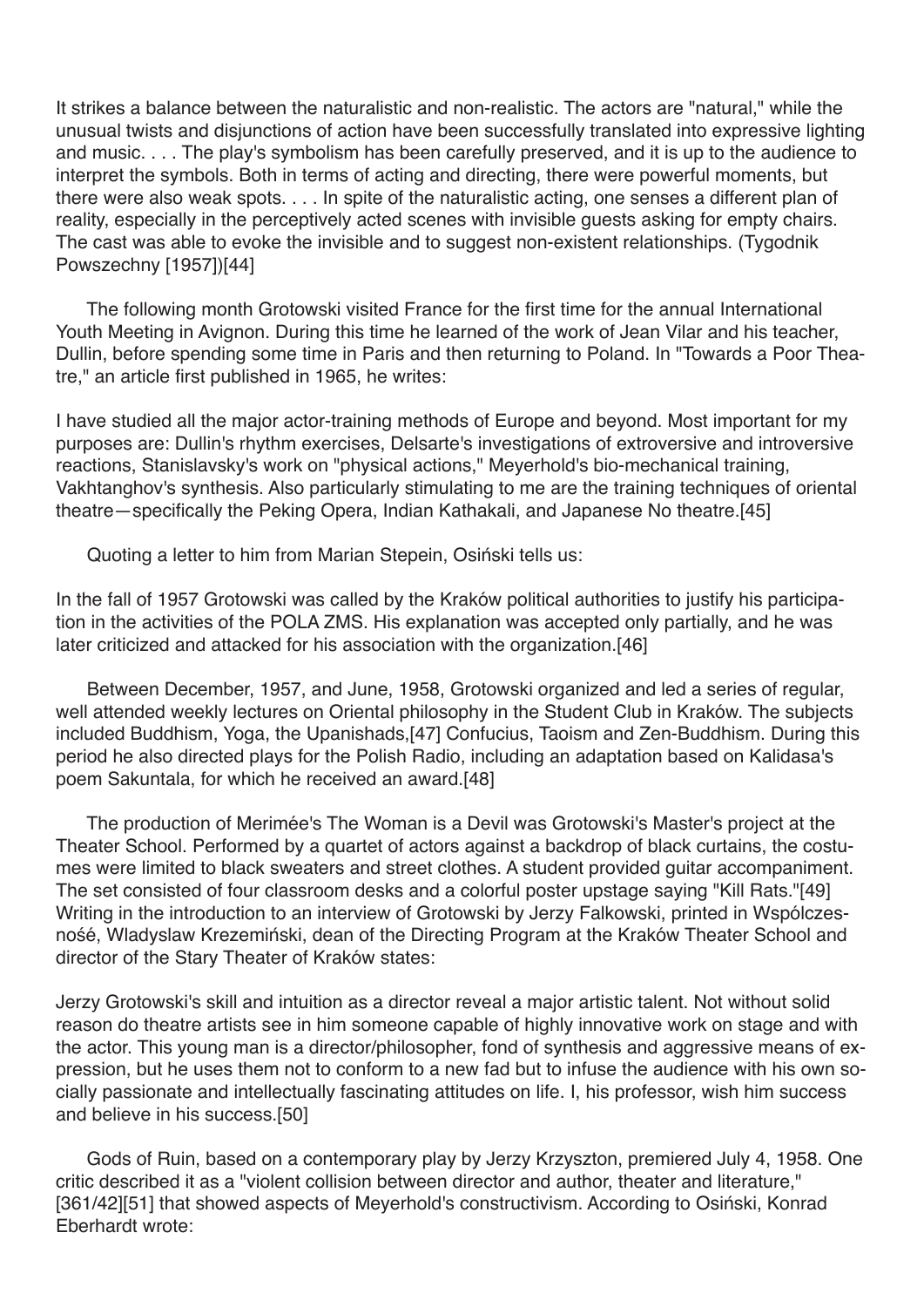Grotowski threw himself on the Krzysztoń script aggressively, cut it apart, and adapted it for his purposes. Small wonder that the program notes for the production carry this epigraph from Meyerhold: "To choose a play does not necessarily mean to share the playwright's views." Grotowski strove to transform this fairly traditional, small-cast play without excessive intellectual overloading into a more universal statement about the younger generation, modeled on the work of Piscator. (Ekran, [1958])[52]

Critic Jerzy Falkowski wrote of the production, "One senses a gap between the plot and the miseen-scène, which was probably not intended by the director. At times it is like shooting a fly with a cannon." (Wspólczesnośé [1958])[53] The playwright, Krzysztoń, observed many years later, "Grotowski staged this good-natured, realistic comedy, which preserves the three unities and deals with the ill-fated love of two very immature young people, as an attack against the ills of the century, as a manifesto, a morality play, and a warning." (Teatr [1973])[54]

It was presented on a triple stage, the actors wore masks, and Grotowski incorporated extracts from six other poets and writers into author Krzyszton's original. He also used a film montage for the prologue. Four months later he directed another version of the same work under a different title. As a guest director at the Opole Theater of Thirteen Rows, which he was to head in less than a year, he directed The Ill-Fated from another of Krzysztoń's scripts, The Ill-Fated Family. In an interview for Trybuna Opolska, Grotowski said: "I believe that a dramatic script should provide only a theme for the director who will use it as the basis for a new, independent work, a theater production."[55]

The program notes for The Ill-Fated included Grotowski's statement titled "Theatre and the Grail," which read in part:

My theatre does not bow down when the audience is kind enough to applaud. In my theatre, emotions are not artificial, tears are not faked, and pathos is not pitiful because they serve a purpose —they show, to quote Hamlet, "the very age and body of the time his form and pressure." . . . Man is full of anxiety and fear. He knows that he will pass away, and he does not want to know that he will pass away. He knows his weaknesses. He is victimizer and victim. But faced with time, he is alone . . . . Man searches for the Grail, a chalice molded out of infinity, which delivers man from weakness and death.[56]

In an interview with Jerzy Falkowski for the literary magazine, Wspólczesnośé, he says:

I have chosen the artistic profession because I realized quite early that I am being haunted by a certain "thematic concern" a certain "leading motif" and a desire to reveal that "concern" and present it to other people. . . . I am haunted by the problem of human loneliness and the inevitability of death. But a human being (and here begins my "leading motif") is capable of acting against ones's own loneliness and death. If one involves oneself in problems outside narrow spheres of interests, . . . if one recognizes the union of man and nature, if one is aware of the indivisible unity of nature and finds one's identity within it, . . . then one attains and essential degree of liberation.[57]

Grotowski also said that dramatic works of great playwrights offer "an excellent and unique basis for the director's mise en scène." Moreover:

In my artistic explorations, I intend to fight against "creating moods" on stage and against real-life imitations which carry no meaning. I will fight against emotionalism on stage and in the audience, if it does not serve our understanding. The action convention (or several conventions within a single production), the use of performance space, the sets and props—all these, apart from real-life and situational functions, should also serve a purely theatrical function.[58]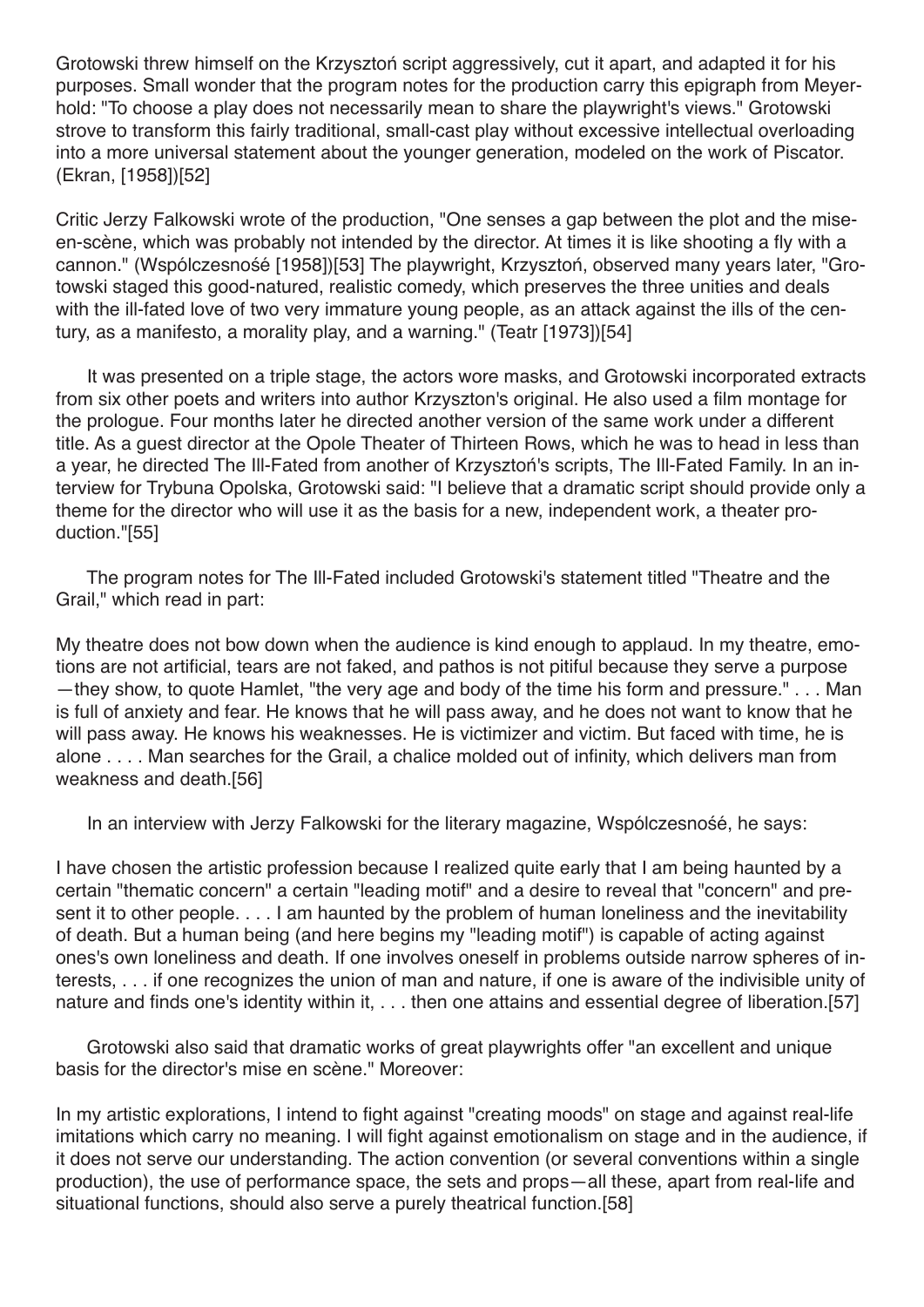He also warned, "I have never chosen a permanent artistic `program,' calculated in advance in cold blood. I do not intend to stick to any ready-made theories. I am a young director. Life and the work of others are my teachers."[59]

At the beginning of 1959 Grotowski once again visited Paris, where he met Marcel Marceau and was very impressed by the mime's work. He wrote an essay on Marceau and smuggled into it his artistic credo: "Modern man, placed by science in a cosmos without heaven, gods, and demons . . . can find some hope, psychologically rooted in the unity and immortality of nature." (Ekran [1959])[60]

Six years later he responded to questions about certain aspects of his work as it relates to another French artist and others:

... I am often asked about Artaud when I speak of "cruelty," although Artaud's formulations were based on different premises and took a different tack. Artaud was an extraordinary visionary, but his writings have little methodological meaning because they are not the product of long-term practical investigations. They are an astounding prophecy, not a program. When I speak of "roots" or "mythical soul," I am asked about Nietzsche; if I call it "group imagination," Durheim comes up; If I call it "archetypes," Jung. . . . When I speak of the actor's expression of signs, I am asked about oriental theater, particularly classical Chinese theatre (especially when it is known that I studied there).[61]

During his Kraków period of 1959 he published several articles. In "Theatre and the Cosmic Man," he discussed "the simultaneous death and triumph" of the theater. He concludes the theater can survive only as art born of immediacy:

At its best, the art of mise-en-scène has partially freed the theatre from the form of docudrama. Possibly not quite intentionally it has provided a chance for the theatre to become a place of direct contact between artists and spectators, where the attention, thought, and will of the participants are united in a communal "plunge" into existential problems of human fate, interpersonal connections, and the relationship of man to Cosmos in order to find a seed of hope. . . . The transition from contemporary anachronistic theatre of the present, theatre as "an art of the stage," to the theatre of the future is . . . a gradual metamorphosis of the performance whose role as a "show" (actors showing an action to spectators) will diminish, while its role as a "dialogue" between the stage and the audience will increase.[62]

In "Death and Reincarnation of the Theatre," Grotowski again talks about the death of theater in its present form. The mise en scène, he says, which relies on the presence of live people on each side of the footlights, may consciously lead to direct contact between them":

The trump card for the theater, its last chance and the basic premise of the "theater of the future" or the "neo-theater," is the possibility for direct contact, togetherness, and dialogue between the stage and the audience. This possibility, which is inherent only in the theatre, can produce the "neo-theater." . . . The "neo-theatre" will stop being theatre in the present meaning of the word. It will become a new branch of the arts.[63]

In "Good or Bad," Grotowski examines the weakness of Polish Theater schools. In particular, their alienation from their specific audience, their graduates' decreasing sense of artistic responsibility and the uneven quality existing among students. He recommends a master/disciple system and the institution of research and developmental programs in theater schools. The goal should be "to carry on research into applied aesthetics (trends, methods, theories, styles, and formal developments in theaters past and present) and applied psychology (psychodynamics of the actor's work and audience psychology)." In the same article, Grotowski explains his understanding of "artistic responsibility," ". . . the theatre is more than a place where one earns one's living. . . . Moreover, one cannot accept the theatre as it is but as it should be."[64]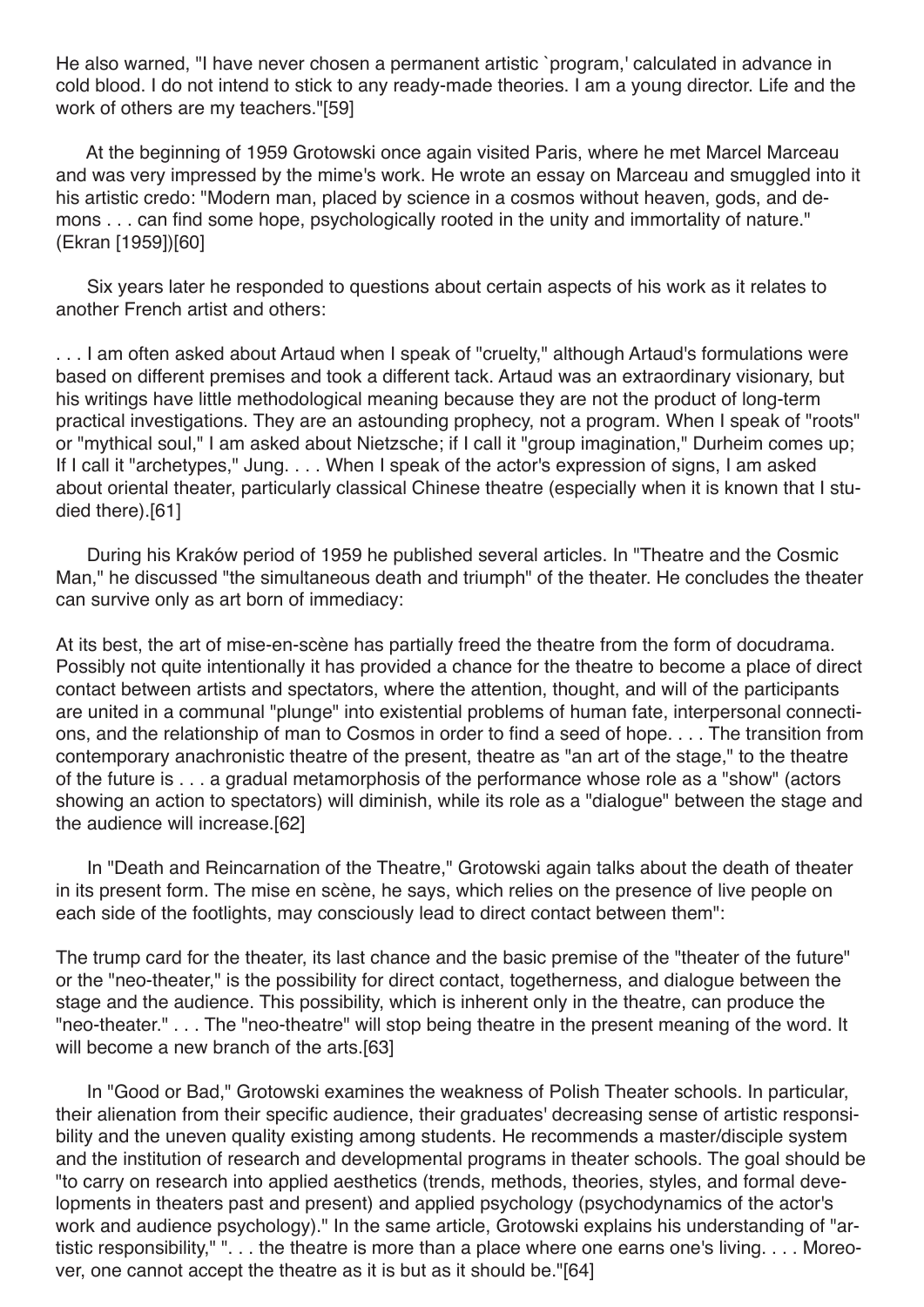In March of 1959, Grotowski directed his final production at the Old Theater in Kraków, Chekhov's Uncle Vanya, before moving to Opole. The press reaction was cool, including one review by Ludwik Flaszen, shortly to become Grotowski's colleague. He described the production as conventional, disciplined and intellectual, lacking only distance and humor:

Grotowski strove to show Chekhov our contemporary, who could speak to the audience directly, without the costumes of time and place. Hence Grotowski got rid of—whenever possible—all Russian local color and stressed instead universal values. He toned down— whenever possible—the period characteristics and thus emphasized the timeless nature of the play. Thus he secured the first stipulation of the truly modern theatre: a non-realistic form which is not a literal imitation of life.

Grotowski's Chekhov is non-realistic, disciplined, and intellectual. He got rid of the naturalistic detail and toned down the moods and emotionalism, and thus his Chekhov is no longer a modernist explorer of souls but rather a young vilage teacher from the positivist era. (Echo Krakowa [1959])[65]

Three years older than Grotowski, Flaszen was an acknowledged literary and theater critic. He had been Literary Director of the Slowacki Theater in Kraków for three years and the author of a book, The Head and the Wall. In the early spring of 1959 he was approached by the Opole authorities to head and revitalize the small Theater of Thirteen Rows. This theater was set up in early 1958 by two actors from the conventional Teatr Ziemi Opolskiej in Opole to establish a contemporary alternative in the town. It was a long, low room in the market-place, where they constructed a small proscenium stage and set out thirteen rows of seats. But after only two productions, the second directed by Grotowski, the theater closed down because, according to Kumiega in The Theatre of Grotowski, the financial authorities had categorized the enterprise as a "private business" and the actors were unable to pay their taxes. On being approached for the directorship, Flaszen felt that this job was beyond his capabilities, so, in May 1959 he contacted Grotowski. Their meeting was described in a 1966 interview with Flaszen:

At a Kraków crossing two people met: Jerzy Grotowski and Ludwig Flaszen. The first had come to the conclusion that he was thoroughly fed up with the Old Theatre and with old theatre. Flaszen was also fed up with old theatre—theatre was an art located at the tail end of other artistic disciplines . . . [31][66]

At subsequent meetings with the Opole authorities, Grotowski put forward proposals for the following season's repertory and a tour of the major Polish cities. He also laid down the conditions for the establishment of the theater, including a free hand in the selection of the plays and company, the establishment of the post of Literary Director and a permanent subsidy of a budget level permitting work without interruption. These conditions were agreed to, with the subsidy granted by the Opole People's Council, permitted the establishment of "the only professional experimental theater in Poland."[67]

The company for the 1959-60 season was small and committed to the idea of the ensemble. Two weeks after the premiere of Jean Cocteau's Orpheus on October 8, 1959, Echo Krakowa printed an interview with Grotowski and Flaszen:

It seems, said Grotowski, that we have the smallest troupe in Poland, nine people, and, of that, two women. It is a pleasure to say that the actors work with great seriousness of purpose and personal sacrifice. . . . The originality of our theatre is that we are a stage without a prompter; we do no sitting rehearsals, only situational ones; and our budget is one-tenth the sum needed by your average theatre. . . . We do not choose to focus on the "absurdity of life." We see and want to find some hope. In the language of theatre, that hope lies somewhere between two extremes of reality—the tragic and the grotesque.[68]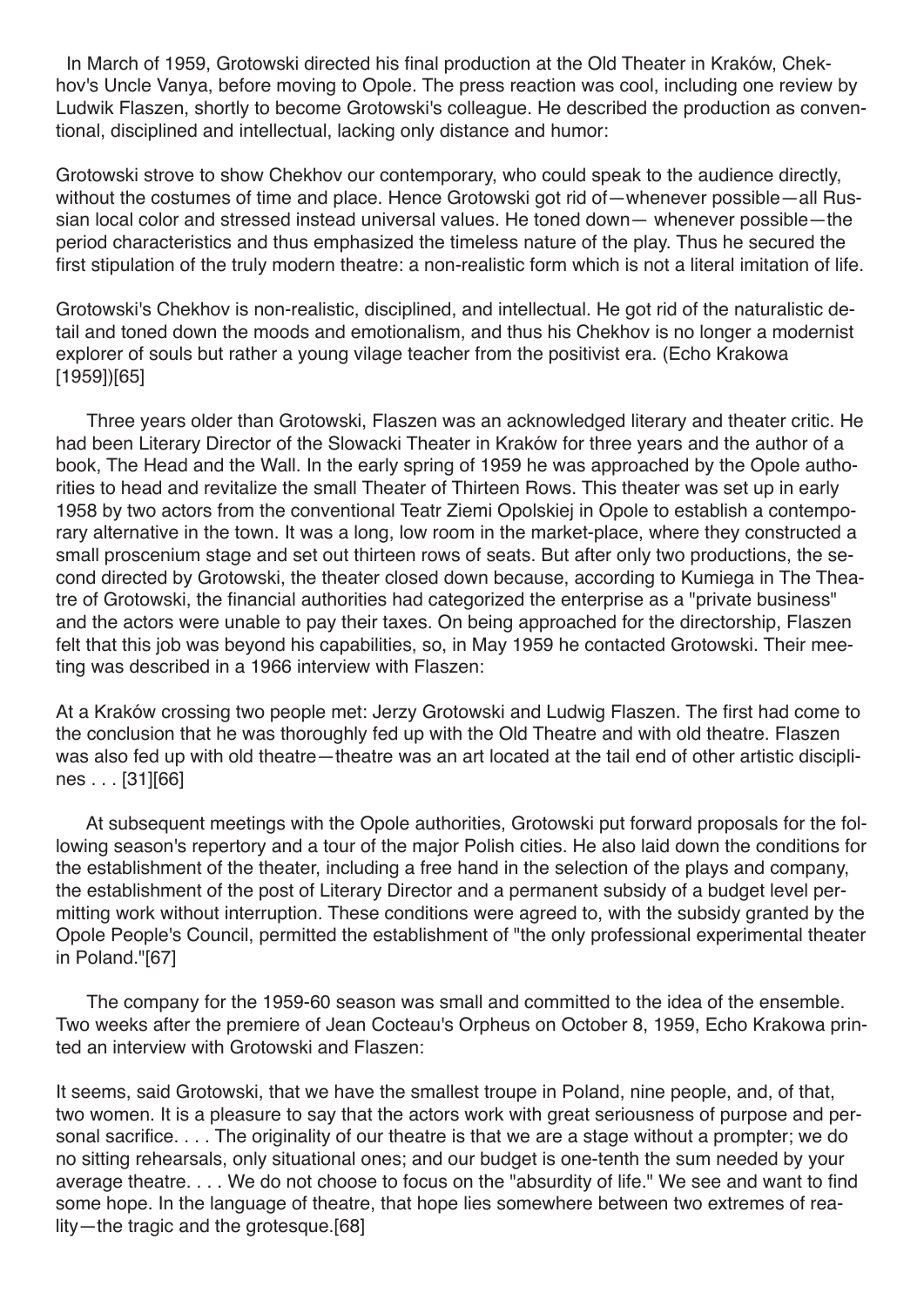This group was quite fluid during the first few years, but of the original nine actors, three remained with Grotowski to form part of his permanent company. They were Rena Mirecka, fresh from actor training at Kraków Theater School; Zygmunt Molik, who also trained at Kraków but had since worked at the Teatr Ziemi Opolskiej in Opole; and Antoni Jaholkowski, who had transferred to Grotowski's group from another theater. In 1961 they were joined by Zbigniew Cynkutis (also a defector from the Teatr Ziemi Opolskiej) and Ryszard Cieślak. With the addition of Stanislaw Scierski in 1964, the Laboratory Theater acting company was complete except for the only non-Pole, Elizabeth Albahaca, a South African, who joined in the late sixties. The basic stability of this core of actors has been one of the significant factors of the company's development and the quality of their work.[69]

Ludwik Flaszen, a co-founder, took the post of Literary Director. But he might also be called Dramaturge, because the role he actually played went beyond a responsibility for literature and was crucial in the development of the theoretical concepts that motivated the theatrical experiments. He describes the relationship as follows:

While I was sometimes a spokesman, my essential work all these years has been talking with Grotowski—a kind of dialogue covering many years. . . . we agreed to be absolutely sincere with each other. I told him what I really thought about what was happening—its possibilities. I pointed out to him what was himself and what was the inherited tradition and the mistakes of the past. For example, when I analyzed Grotowski's work for him, I tried to find all that had become merely a shell, the reasoned or the artificial. I analyzed what could be rejected. When I felt my analysis was helpless, I knew I was dealing with something alive. [143/303-304][70]

The theater received a grant from the municipality. In the beginning this was probably the only country to allow itself the luxury of a "theatre laboratory" and yet was so poor that its actors practically starved. "Poverty was at first a practice of this theatre; only later was it raised to the dignity of aesthetics." [322/199][71]

For several years, I vacillated between practice-born impulses and the application of a priori principals, without seeing the contradiction. My friend and colleague Ludwik Flaszen was the first to point out this confusion in my work: the material and techniques which came spontaneously in preparing the production, from the very nature of the work, were revealing and promising; but what I had taken to be applications of theoretical assumptions were actually more functions of my personality than of my intellect. I realized that the production led to awareness rather than being the product of awareness. Since 1960, my emphasis has been on methodology. Through practical experimentation I sought to answer the questions with which I has begun: What is the Theatre? What is unique about it? What can it do that film and television cannot? Two concrete conceptions crystallized: the poor theater, and performance as an act of transgression.[72]

Grotowski was already familiar to the critics from his theatrical activities in Kraków and from his published writings: over twenty articles by this time, mostly in local newspapers and youth magazines. The tone of youthful dogma, dedicated to transforming theater, antagonized the theatrical establishment, who found his theatrical practice too flamboyant and intellectual.

In Poland in 1959, when Grotowski founded, with Flaszen, his small experimental theater company in Opole, there were additional forces at play affecting the balance of disciplines in the theater: the avant-garde influences from the West and the Poles' reaction to them; the emphasis on the textural and technical aspects of scenic production; and, the prominence of either an un-disciplined or an over-intellectual approach to acting. The result of all this was to reduce the actor to the status of puppet, or as the critic Jan Klossowicz expresses in his 1971 article: "an executor of the will of the all-powerful director." [309/4][73] Within this context Grotowski was proposing an artistic program in opposition to the mainstream. It could be said of his earliest work that its strongest cha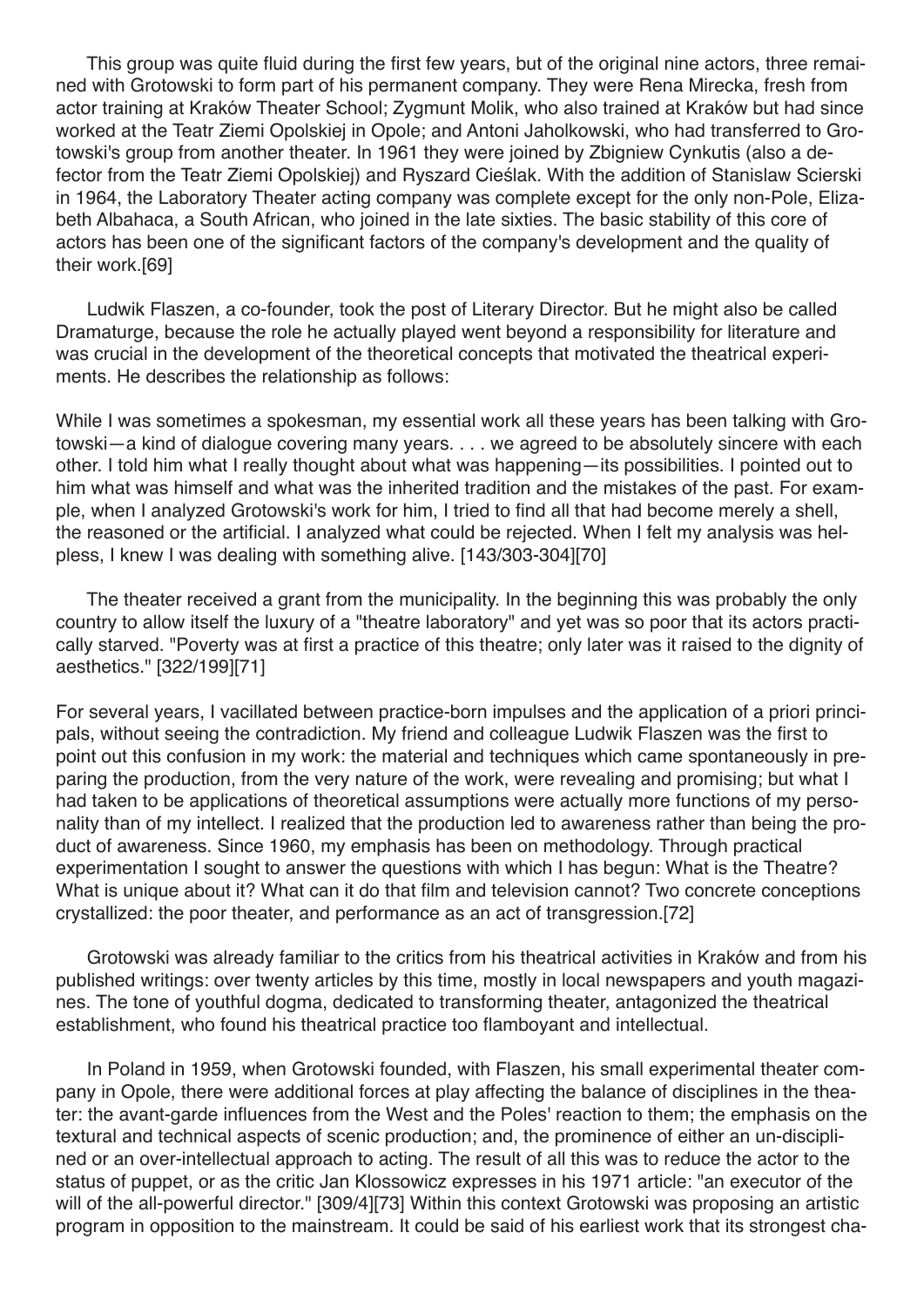racteristic was precisely that of contradiction and defiance of existing practice—a polemical attitude which, twenty years later, Grotowski claimed to have been a conscious principle throughout his work. "I would like to remind you that the work of our institution has invariably followed a path complementary to—and in a way at variance with—current trends in culture. Such is our calling." [95/40][74]

Flaszen describes the process of via negativa, or the eliminatory process to which Grotowski subjected his art, with an emphasis on the relationship between theater and text:

To create theatre we must go beyond literature; theatre starts where the word ceases. The fact that a theatrical language cannot be a language of words, but its own language, constructed from its own substance—is a radical step for theater, but Artaud had already realized this in his dreams. . . . The same line of thought that sees a possibility for theatre today through a state of isolation, tells us not only to go beyond the discursive word, but also to reject everything not strictly essential for the theatrical phenomenon. . . . The proper subject-matter of theatre, its own particular score belonging to no other form of art is—in Grotowski's words—the score of human impulses and reactions. The psychic process, revealed through the bodily and vocal reactions of a living, human organism. That is the essence of theatre. [135/112][75]

However, these theories were not apparent in the first production of the Theater of Thirteen Rows. One of the actors in Orpheus has reported that Grotowski had every aspect of this production worked out in advance of the rehearsal period, which lasted three weeks. Three weeks doesn't allow for real exploration by the actor and director, consequently his method was very practical, and produced stilted results. Kazimierz Braun has described the production as "acted in a bizarre and awkward manner, on an ordinary endstage. The stage design was basically realistic, although clearly slapdash and thrown together, and the costumes were conspicuously shoddy." [173/161][76] Grotowski treated the text of Orpheus as a springboard for a debate both with Cocteau and the audience. The counterpoint rhythm of the performance, consisting of grotesque sequences alternating with serious moments, drew attention to itself.[77]

Cain with a text by Lord Byron, which critics familiar with Grotowski's work have called the first really important premiere of the Theater of Thirteen Rows, followed on January 30, 1960. According to Kumiega in The Theatre of Grotowski:

This performance, like the earlier Orpheus, was based on richly augmented visual and theatrical elements and technical tricks, and not on the art of the actor. It was—as Grotowski described it later—"more in the nature of an exorcism of conventional theater than a proposition of a counterprogram" and in consequence "formulated the negative program of the company." [360/16][78]

Following their runs in Opole, Cain and Orpheus toured Poland, giving performances in Katowice, Kraków and Warsaw. During the tour Grotowski was working on a production of Faust at the Polish Theater in Poznań. It was the only piece he directed outside of his group and it opened in April 1960.[79]

Zbigniew Cynkutis, at that time a newly graduated actor working at the conventional Teatr Ziemi Opolskiej in Opole, but soon to transfer and work with Grotowski until the present recalled for Kumiega in an interview she conducted with him in April 1981: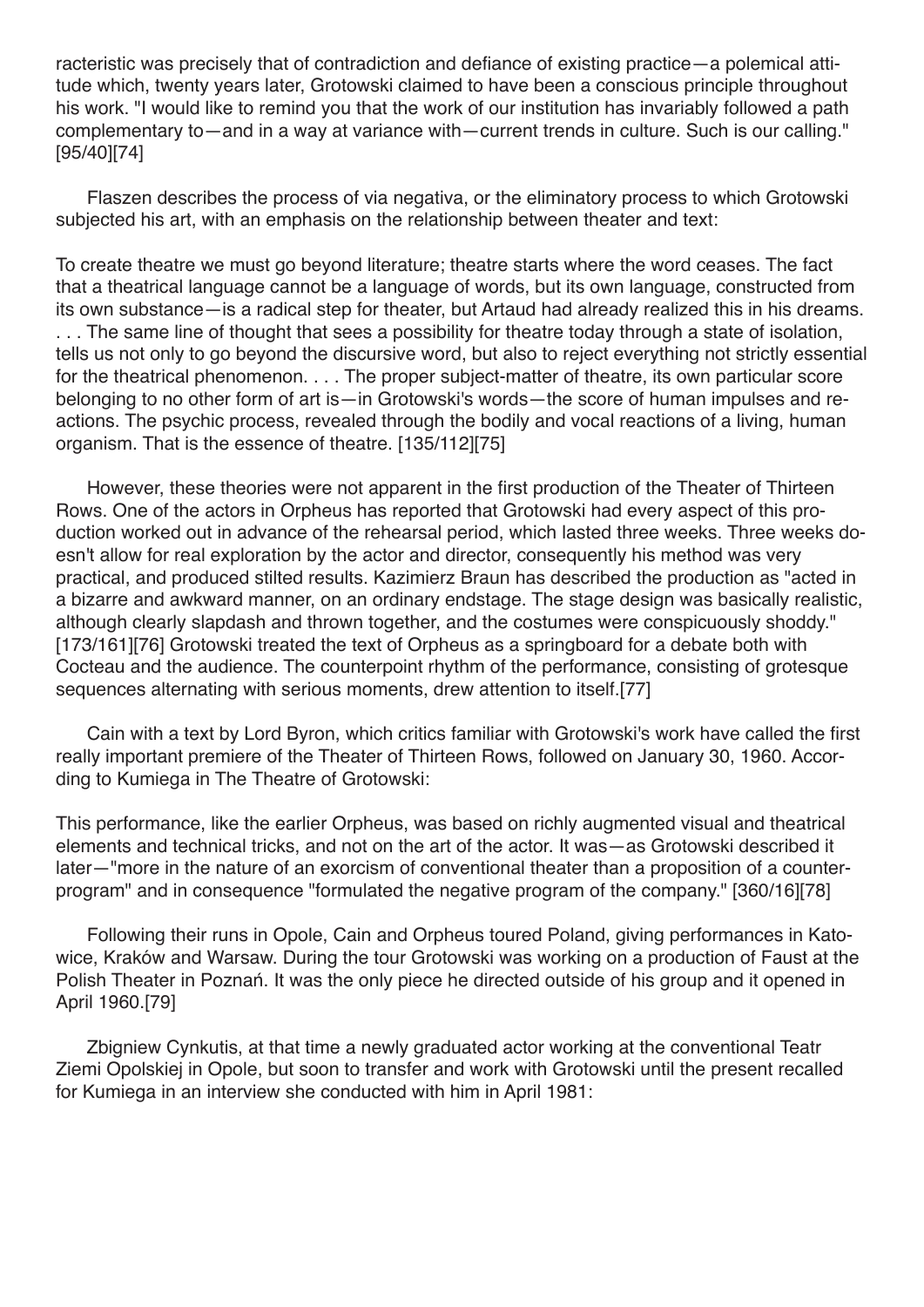Although these people had been called dilettantes by those wiser than I, what I found there gave me hope. There was something I hadn't met in the conventional theater or even during study—I mean the discipline of those on stage. There was construction, structure, consciousness, and there was risk. It was something they did with belief, trust and with hope. And furthermore, they gave their performance with only five people sitting and watching. . . . So I felt that this group had respect for those coming to see them, even when it was such a small number. There was something between them and each visitor.[80]

Meetings, poetry readings and other public discussions of the company's selection of plays were scheduled to gain support for the theater. In May 1960 an organization called the Circle of Friends of the Theatre of Thirteen Rows was established with about eighty members. The group met every two weeks for discussions led by Grotowski and Flaszen of practical aspects of the new theater's artistic policies in relation to contemporary theater practices. Osiński calls both the Circle and discussions "a factor in the development of an atmosphere favorable to the work of the Group" and also, with potentially sinister overtones, "a fight for the public through their systematic education." [361/75][81]

The company ended their first season in July 1960 with a production of Mayakovsky's Mystery-Bouffe and opened the new season with an adaptation of Kalidasa's poem Sakuntala, which, we recall, Grotowski had directed as a radio play. During the production of Sakuntala, he began his artistic collaboration with the architect Jerzy Gurawski, which I will discuss in some detail a little later. In the meantime, Grotowski finally received his diploma from the Kraków Theater School, and the title of qualified director.

This season was an important period of work for Grotowski and his young ensemble. They were about to complete two full seasons of productions and tours and, despite opposition to the elitist nature of their experimental work, would remain firmly in residence in their provincial "laboratory." However, up to this point, they could be said to resemble any other young theater group in Poland who had managed to produce respectable theater for their community with minimum financial resources. However, what was beginning to evolve between Grotowski and Flaszen with the dedicated acting ensemble, was a set of ideas and propositions, profoundly simple, if not yet minimalist, that had been tested and refined in workshop and rehearsal. These performance theories were to become internationally known very soon and, at least for a decade or two, turn the craft of acting in many parts of the world into an art.

It is possible that one of the reasons Grotowski selected Sakuntala (Siakuntala), after the drama Kalidasa, to open the second season in Opole, 1960-61, was to explore further the alienation qualities of literary text and to free the actor from literature's overpowering influence. M.K. Byrski, in an article titled "Grotowski and the Indian Tradition" explained that Grotowski "was searching for a score that could be performed by the team with complete freedom to `instrumentate'.. . and of course Sakuntala in its original intention is undoubtably a score . . . its character, and its awkward translation into Polish, strengthen the strangeness of the fable atmosphere. It permits a loose, flippant treatment of text." [202/86][82] A drama of the 4th or 5th century, Sakuntala first appeared in the West in 1789 in an English translation. Grotowski made extensive cuts, inserting fragments from ancient Indian ritual texts, including the Kāma-Sūtra.[83]

However, his most important breakthrough was his new awareness of the actor, which turned the actor into a key figure of intellect in the creative process. Together Grotowski and the actors created signs to express character and emotion which were similar to those conventionally used in Oriental theater. August Grodzicki quotes Grotowski in Polish Theatre Directors: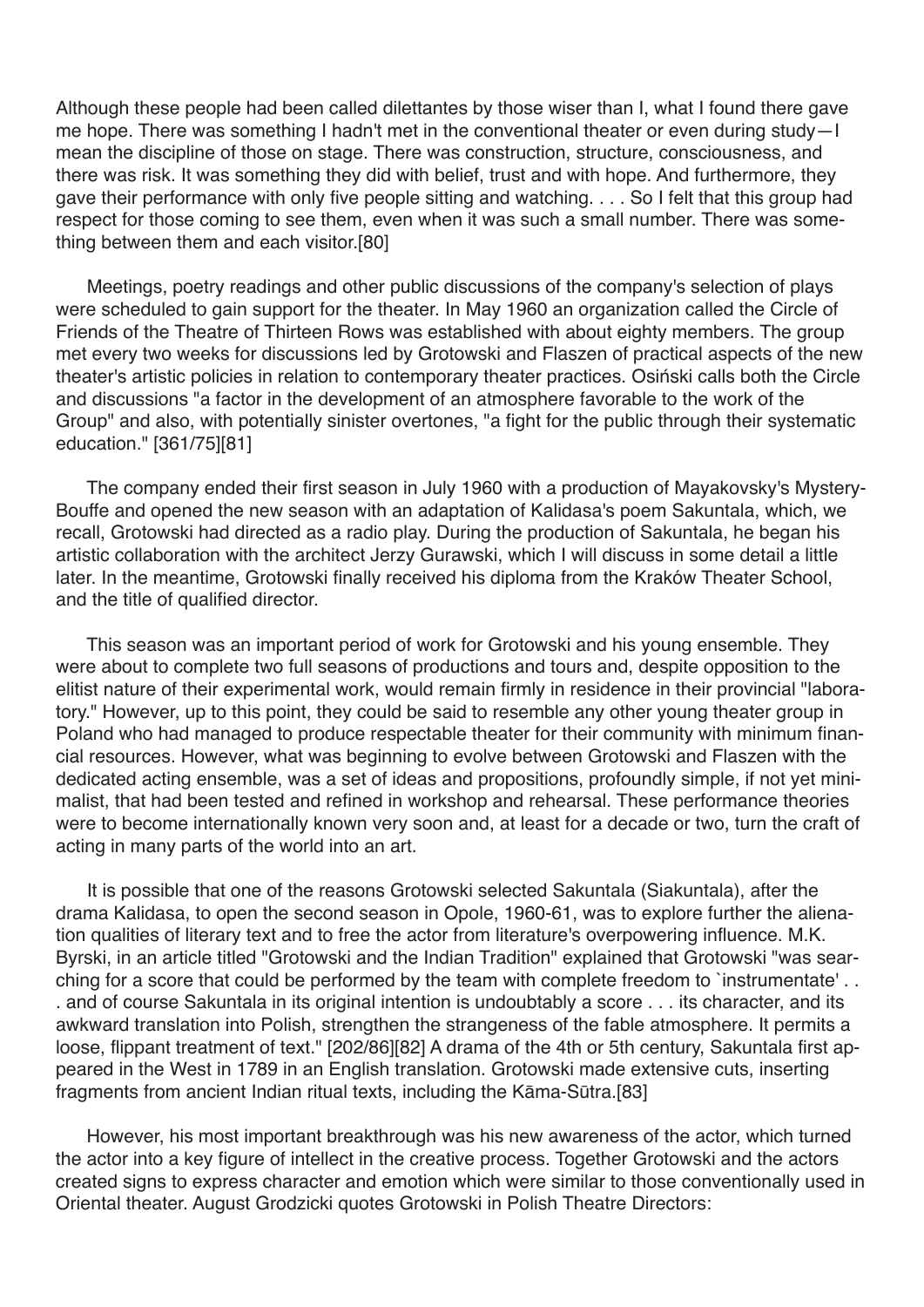We prepared a production of Kalidasa's Sakuntala, where we explored the possibilities of creating signs in European theatre. Our intention was not devoid of mischievousness: we wanted to create a performance which would give an image of Oriental theatre, not authentic, but as Europeans imagine it to be. Thus, it was an ironic image of ideas about the East as something mysterious, puzzling, etc. But under the surface of those ironic explorations, which were directed against the audience, there was a hidden intention—a desire to discover a system of signs applicable in our theatre, in our civilization. This is what we did: the performance was in fact constructed out of little gestures and vocal signals. This proved fertile in the future: it was then that we had to introduce vocal exercises in our company, for it is not possible to create vocal signals without special training.[84]

Acting exercises at the newly named Theater-Laboratory of Thirteen Rows were systematically incorporated, exclusive of rehearsals, every day for four hours. The daily routine required great effort and included gymnastics, acrobatics, movement, mimicry and vocal exercises. Grotowski's actors achieved a consummate physical dexterity and excellent vocal abilities which became the main exponents of their work.

In the pamphlet that accompanied the production of Sakuntala was included two pages of "Viewing Regulations for the Spectators and in particular Critics" written by Ludwik Flaszen:

The text of the play, according to the usual practice of this theatre, has been used by the director as a canvas for his own contents and scenic invention . . . . In dealing with love the director has introduced a duality, the dialectics of extremes. In the course of the production there is repeated confrontation between the subliminal poetry of love and the plain prose of ritual injunctions, customary laws and the sexual code . . .

The performance is to some extent a visible demonstration of the sources from which the style of our theatre is drawn. For the theatre of the East is of ritual, where the performance constitutes a ceremony communicating with the spectator through conventional signs, and in which the division between stage and audience does not exist. The ritual theatre is the opposite of the theatre of illusion, in which there is portrayed on stage an ostensible picture of life, while the spectator views apart. All of Grotowski's productions carry into effect the principle of ritual, not only Sakuntala.

In view of its secular content, the ceremonial aspect of the performance should not be taken completely seriously. It's an invitation from the director to a game. Here we are—concretely—playing at oriental theatre. More precisely— pseudo-oriental. Through a convention of gesture, a way of talking, through the creation of a entire alphabet of conventional scenic signs, it is in some way aiming at a synthesis of oriental theatre (or rather a parody of the usual concepts of the theatre of the East). The director uses as material not only the forms of Eastern theatre—but also certain of the more common Indian notions. On the one hand life is shown as some kind of trance, a reverie, a dream; whilst on the other—as a conventional ceremony, the expression of human demeanor in conventional form, etiquette. . . . This brings about the double rhythm of the production. The phrase of "trance" is shown in immobility, composed of a grotesque adaptation of yoga postures. The "conventional" phase is movement ("graceful, formal"). . . . The interchange and succession of these phases creates the rhythm of the production. . . . The scenic word is treated very conventionally. It has to be not only the carrier of meaning and intention, the transmitter of the contents, but must also act with its own sonoric value, become sound, act artificially. . . . [101][85]

The following statement was written by Grotowski as marginal ideas while he was working on the text of Sakuntala: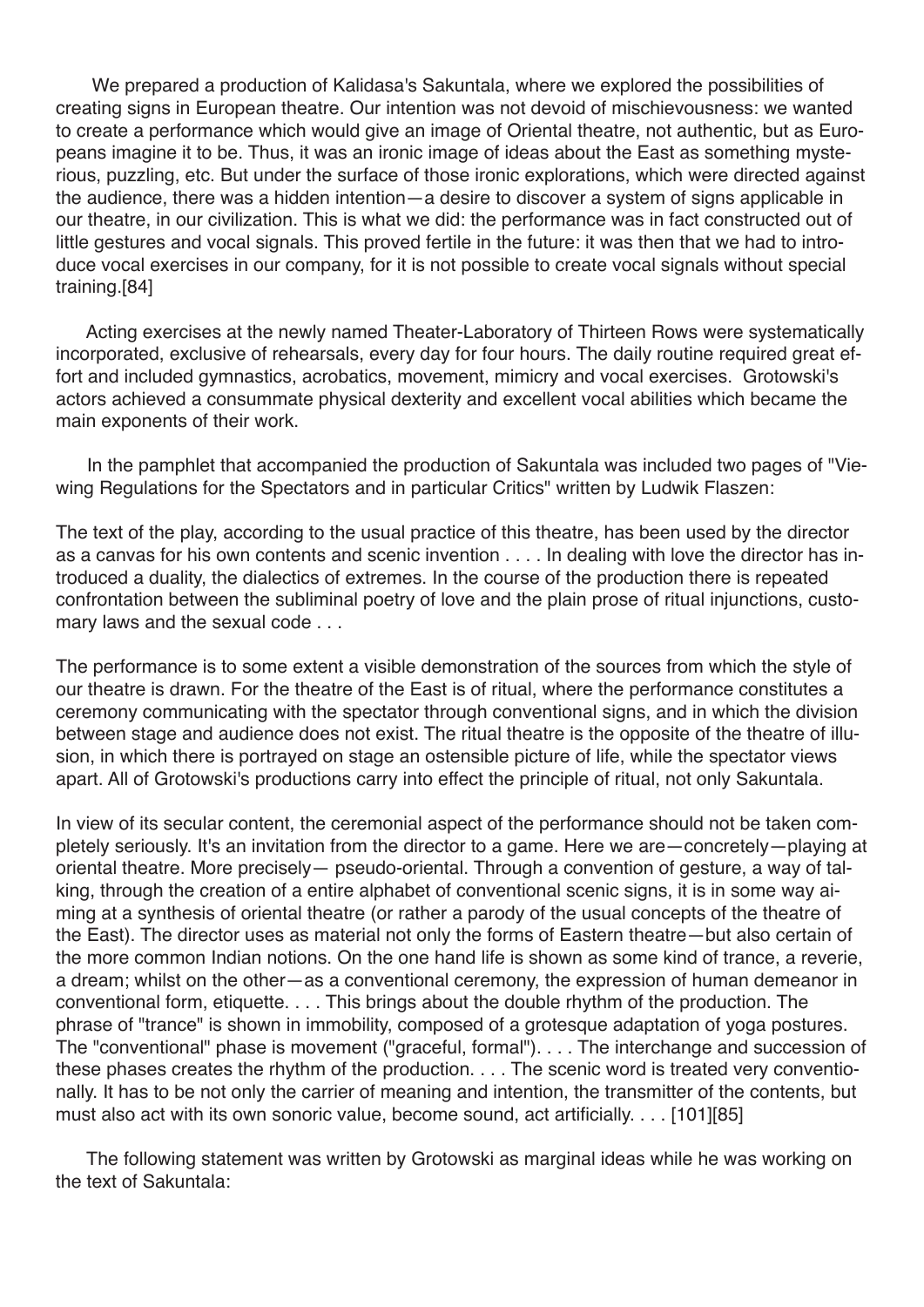The mythological patron of the old Indian theatre was Shiva, the cosmic Dancer, who, dancing, "gives birth" to all that is and who "shatters" all that is; and who "dances the whole." . . .

If I had to define our theatrical quest in one sentence, with one term, I would refer to the myth about the dance of Shiva. I would say: "We are playing at being Shiva. We are acting out Shiva." . . .

This is a dance of form, the pulsation of form, the fluid diffusion of the multiplicity of theatrical conventions, styles, acting traditions. It is the construction of opposites: intellectual play in spontaneity, seriousness in the grotesque, derision in pain. This is the dance of form which shatters all theatrical illusion, all "verisimilitude to life." . . .

The ancient Indian theatre, as the ancient Japanese and Greek theatres, was not a "presentation" of reality (that is a construction of illusions), but rather a dancing of reality (a false construction something on the order of a "rhythmic vision" that refers to reality). . . .

We do not demonstrate action to the viewer; we invite him . . . to take part in the "shamanism" in which the living, immediate presence of the viewer is part of the playacting. . . .

To all appearances, we "heal" ourselves with tautology:[86] the necessity of death explains itself through the necessity of death, the fate of man through the fate of man. But the tautology is seemingly apparent, because between the question and the confirmation, the perspective from which we see has changed. Now we try to see as if from the outside, as if from "all sides."

There is the mythological quotation: "Shiva says . . . I am without name, without form, and without action. . . . I am pulse, movement, rhythm" (Shiva-Gita).

The essence of the theater we are seeking is "pulse, movement, and rhythm."[87]

Premiering in December, and intended as folklore, Sakuntala was the beginning of Grotowski's artistic collaboration with the designer Jerzy Gurawski. In each production developed after this, through The Constant Prince in 1965, they sought a different spatial relationship between the actor and the spectator. Searching for ways to organize the ritual occurring between the actors and the audience, both according to Grotowski, "set off for an uncompromising conquest of space."[88]

They used the center stage in Sakuntala: the audience was located on two opposing platforms; the action took place between the platforms; and seated behind and above the audience were two yoga-commentators, who interpreted the action. The stage architecture was a large divided half hemisphere and a tall phallic pillar. "The scenography," wrote Flaszen in the program, "is in two phases: it associates the symbols of sleep (the Freudian shape in the center of the stage) with the symbols of childhood (the costumes were designed by children)."[89]

Even though the original had thirty-four roles, plus extras, Grotowski used only six actors in Sakuntala and assigned the other roles of hermits, courtiers and townspeople within the play to the audience. Lights came up on the audience when they participated in the action. The actors used conventional sacral sounds and liturgical allusions in contradiction to the everyday meaning of Kalidasa's language. As in last season's Mystery-Bouffe, there was no mechanical or recorded music used. Instead, the actors made rhythmic hand-clapping sounds against the body, echoes of footsteps, etc.

Grotowski spoke of the significance of this production in 1968:

. . . We wanted to create a performance which would give the idea of Eastern theatre—but rather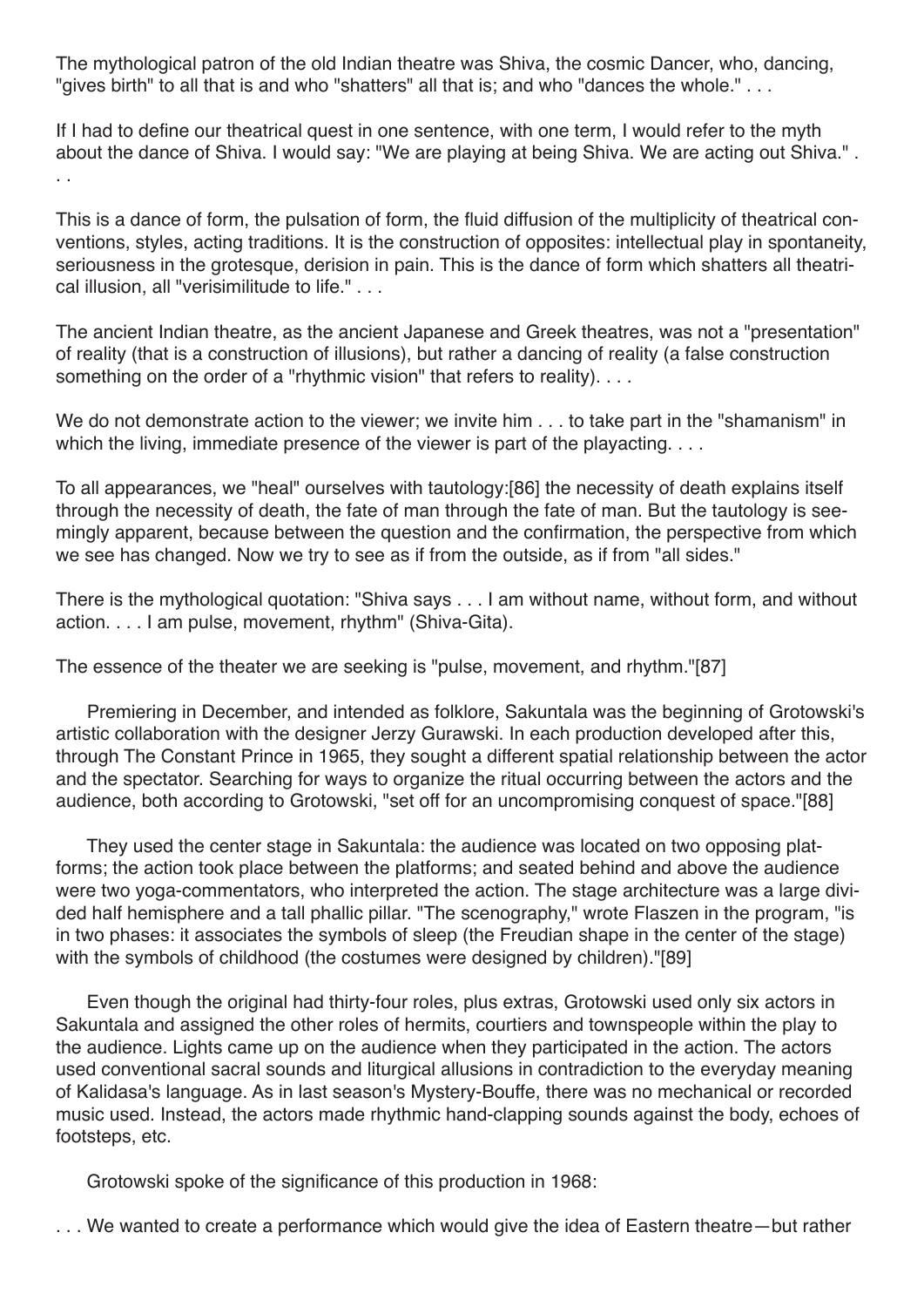. . . We wanted to create a performance which would give the idea of Eastern theatre—but rather the kind that Europeans imagine. It was an ironic approach. But under the surface of the irony, aimed against the viewer, was a hidden intent: to discover a system of signs appropriate to our theater, our civilization. We did this through small vocal and gestural signs. This proved to be quite fertile ground in the future. We introduced voice training into our troupe, because it was impossible to create vocal signs without special preparation. The play was produced and it turned out to be a unique work in suggestiveness. But I saw that it was an ironic transposition of stereotypes, patterns. Each gesture, composed of a specially constructed ideogram, became what Stanislavsky called a "gesture pattern." This was not "I love you" with a hand over the heart, but in the end it came down to something similar. It became clear that this was not the way. . . . After Sakuntala, we undertook a search in the domain of organic reactions of people, in order to be able to structure these. This opened the door to the most fruitful adventure our group has had; that is, research in the field of acting. (Dialog [1969][90]

Seventeen years after it opened, Flaszen described the production more graphically than he had in the program:

. . . The room was designed so that the audience sat on two sides, with a construction on the floor in the middle. It was a round, organic shape, covered with sack-like fabric, and with a protruding column. It was simply a phallic symbol; but this was in 1961, before the sexual revolution (at least in Poland!) so it was a kind of joke; after all, it was a play about love. . . . The whole movement of this performance was, for the first time in our theatre, extremely precise and dance-like. Likewise the whole score of sound. The sense was rather parodistic and sometimes malicious. For example, the hero has great love-monologues. We had him stand on his head. At that time we were at a cross-roads. Something crystallized then—we were looking for a purer theatre where one could not tell content from form. We wanted pure form—movement. This change was of tremendous consequence. The need of exercise suddenly appeared: just in order to be able to do it! Our relation to the physical world was still uneasy as if eroticism or physicality was not acceptable. It was a primitive animalism, the result of the male-female schism. Important in Grotowski's perception of the world then was the non-acceptance and mockery of nature as something unpleasant. These were strong motives. [143/321][91]

Many of the elements which were to become, in time, significant features of Grotowski's philosophy of theater were already in evidence in this production of Sakuntala. For example: the fascination with ritual; the experiment with architectural space and the actor-spectator relationship; the insistence on the spectator's participation in some form; collaborating with the architect Gurawski, the abolition of the conventional end-stage; the exploration of audience-actor spacial relationships; the undertaking of investigation into a theatrical "system of signs"; the achievement of scenic effects through the actor's physiology, particularly in terms of utilizing natural and vocal sound effects; and the necessary actor training.

One contemporary reviewer, while praising the physical agility of the actors, concluded:

He has filled the little stage in the round with truly theatrical movement, a curious architecture of forms, colours, sounds, languages and songs. However, in the end this beautiful Indian tale of love reaches us rather in the form of a philosophical treatise, and intellectual game, it doesn't touch upon other regions of the theatrical experience. There is here too much of mathematics, of conceptualism, and too little poetry. [334/8][92]

In January, 1961, the Theater of 13 Rows went to Kraków, where it presented seven performances of Sakuntala and one performance of Mystery Boufee. While in Kraków, Grotowski gave an interview in which he talked about the progress of the Theater of Thirteen Rows: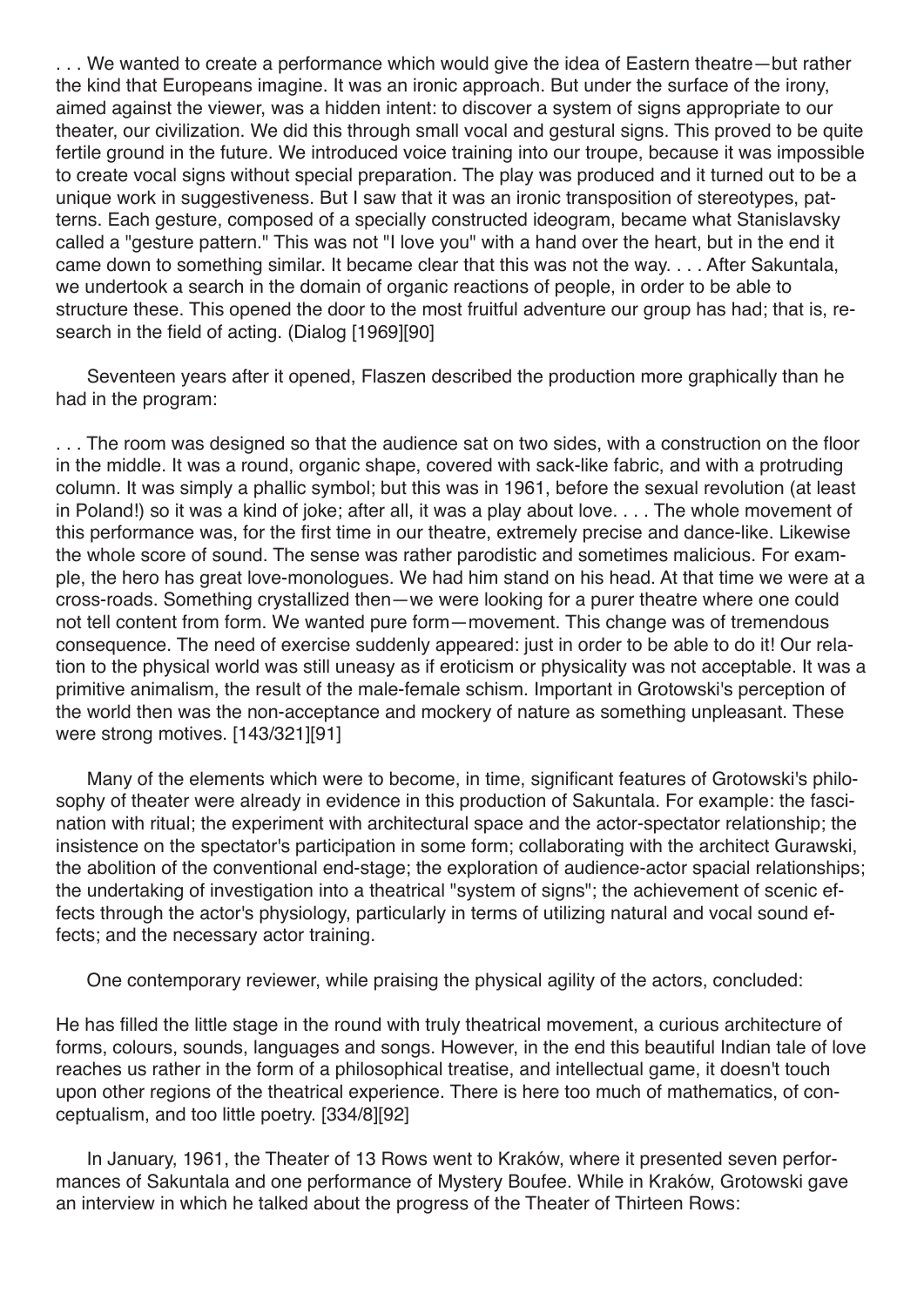Our troupe is somewhat conditioned now. Alternate jets of hot and cold water are supposed to strengthen, and that is the kind of shower our critics subject us to constantly. This is the end of our second year. Opole, which is ambitious but which doesn't have a snobbish cafe crowd to influence and pressure the theatre, is a good place for laboratory work. When we began, we had an average of eight viewers to a performance. It is a little better now, and the situation seems to be improving. We've always had good attendance at guest appearances in Poznań, Katowice, Kraków and Warsaw, even at the very beginning. . . . We assumed that progress in art demands not only an uncompromising attitude on the part of the artists, but, equally important, it demands work in preparing and educating one's audience. (Dziennik Opolski [1961])[93]

Still, while the stubborn battle for an audience was being waged, efforts to liquidate the Theater of 13 Rows continued. a critic describes the events of the time:

It often seems a hopeless situation. The group was rescued by very good reviews from the central press and by the actions of a few social and Party activists. This had a decisive influence on the fate of the theatre. . . . It is understandable that Grotowski aroused uneasiness and opposition of those incapable of understanding what he was up to. He did not fit into the surrounding "landscape"; he was, like it or not, the grain that ferments. . . .

In spite of the two-year credit of confidence granted officially to the theatre, a few people engaged in the organization and evaluation of the cultural life of the city of Opole . . . indicated their impatience more and more frequently. . . . These individuals denied the theatre its right to exist. It was an experimental theatre and, therefore, elitist, even among the small circle of artists in Opole.

They used numbers as arguments, and numbers were Grotowski's worst allies in the early stages of his theatre. Nor did the label "elitist" arouse confidence, even though the point of the experiment was to create an elite theatre (and this sounds paradoxical) for a mass audience—a theatre in which the audience member would feel like a seriously considered intellectual partner.

As of February, 1961, the actors of the Theatre of 13 Rows have been playing to full houses. The work of educating the audience lasted about a year and a half in what seemed like conditions of absolute social isolation. This effort can be adequately gauged only when one takes into account that the theatre has no room for its administrative offices or scene shop. As a result, rehearsals are often at night. Their lilliputian dressing room has no warm water, and the actors have to spend their second year living in an unheated hall in the theatre during the winter. (B. Loebl, Odra [1962])[94]

The local opposition to Grotowski's work persuaded the famous poet, Wladyslaw Broniewski, to spend four days in May, 1961, in Opole to support the liquidation of the Theater of 13 Rows. The poet was told that the work was "gibberish," "a sham," and "charlatanism." After a performance of Sakuntala and the performance of a very brief montage of World War II images titled The Tourists, he discussed Meyerhold and the avant-garde in the theater for a long time with the young actors. He looked at their small, crowded "laboratory" and they took walks together on the streets of Opole while Broniewski recited his beautiful poems. This friendship lasted until his death, while the attempt to close down the theater using his influence ended in complete defeat. The poet's spontaneous reaction to what he had seen was first published in fragments in the programs for Forefather's Eve and A Silesian Memoir:

The Theatre of 13 Rows in Opole is a real phenomenon in Poland! Those people, that troupe, are apostles of a kind. Apostles of what? Of art with a capitol "A." They speak wonderfully; they are agile; they know how to feel their way into the texture of human fate with their voices and bodies. They speak in an old fashioned way: they are good actors. I don't know which gestures were required for ancient India, but the gestures used by this theatre were convincing. . . . (Dialog [1974])[95]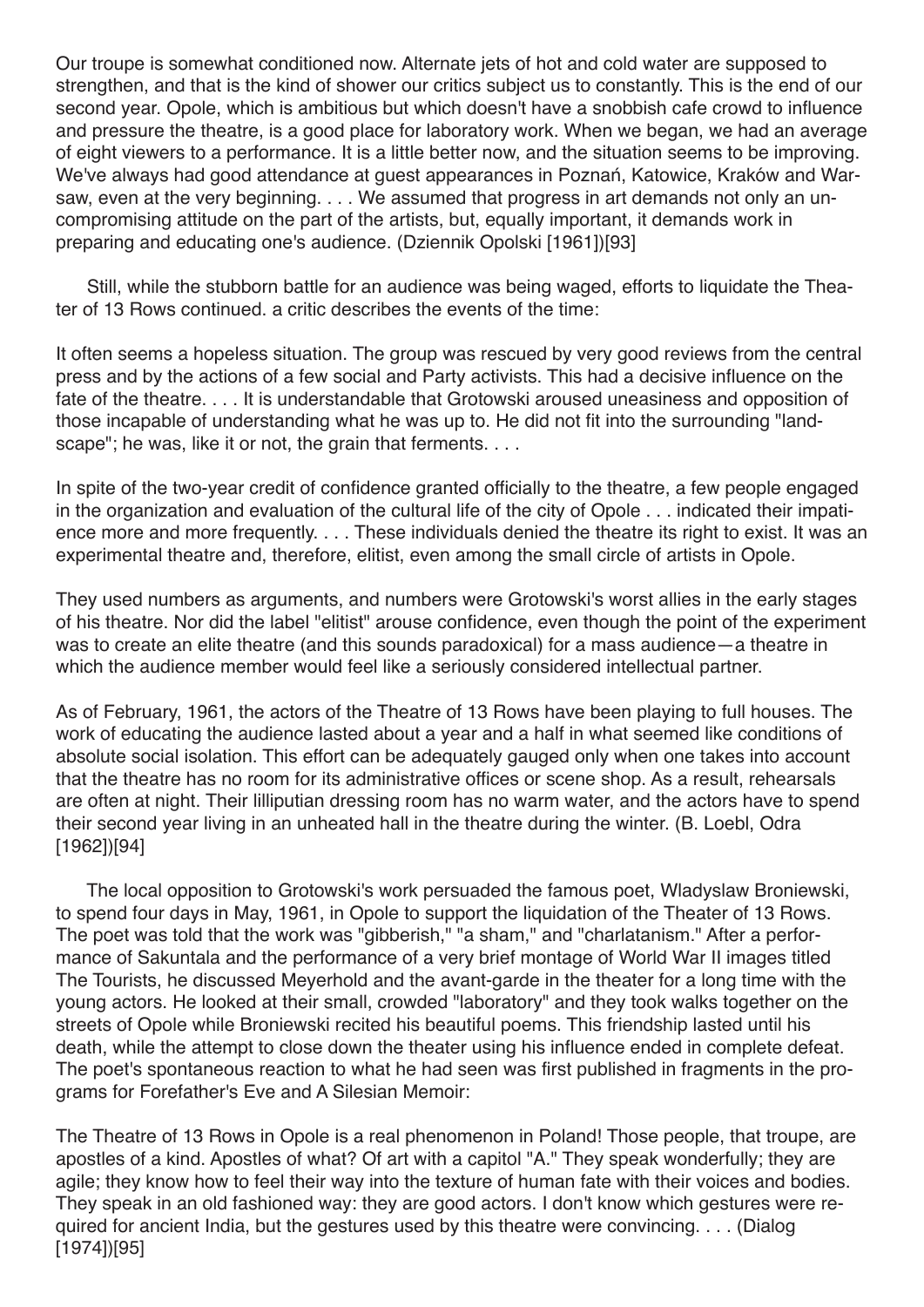The last production of the second season was the first work by the Theater of 13 Rows to be taken from the repertoire of great Polish national classics. Dziady (Forefathers' Eve) words by Adam Mickiewicz, premiered in June of 1961. It is the most frequently performed play from the Polish Romantic period. The title refers to an ancient folklore tradition of recalling the dead, which Zbigniew Osiński briefly describes:

A peasant ritual called Forefather's Eve takes place in a village chapel, in the depths of Lithuania, assembling all the main characters of the drama. Mickiewicz makes the folk ritual the basis of a dramatic structure. . . . The revolt of a romantic individual is demonstrated through a love which is rebellious and contrary to prevailing convention. Among phantoms and ghosts, Gustav appears as a silent vision, and later recounts the story of his childhood, love and personal life. [360/20][96]

In historical terms the production was significant for at least one other reason. Eugenio Barba, a student from Norway visiting Poland with a UNESCO grant, came to see one of the performances. He stayed for two years working as an assistant to Grotowski. The role he has played and still plays, familiarizing the rest of the World with the work of the company has been very significant.[97]

The plays popularity is due to its poetic, fragmented form—a vehicle for experimental work and also because part of it was written by Michiewicz while he was in exile during the Partitions of Poland. The publication in 1823 of parts I, II and IV, led to his imprisonment for "spreading nonsensical Polish nationalism." In the Improvisation Scene the main character challenges, as Promethean does, God's handling of his country's past and present. Claiming his patriotism as his "cross," he demands cosmic rule over Poland's future. In another section of the poetic drama, Poland is represented as a "Christ among the Nations of the Earth," an innocent victim crucified by foreign powers.[98]

In the program given out for the premiere on June 6, 1961, were Waldemar Krygier's sketches of rehearsals, Jerzy Gurawski's drawings of the setting, and the following text written by Ludwik Flaszen:

Why Forefather's Eve? Because it shows how theater is born of ritual. The fate of individuals plays itself out in full view of society, which actively participates in that fate: society summons, emanates, and judges. . . . We do not want to show a world separated from the spectator by the frame of the stage, but instead we want to create the world anew with the spectator. Surrounded by our mutual presence and aroused by our participation in a collective act, we will feel ourselves to be masters of our house.[99]

Grotowski seemed fascinated by the ritual aspects of the play when he said, "It is a question of a gathering which is subordinated to ritual: nothing is represented or shown, but we participate in a ceremonial which releases the collective unconscious." [15][100] Collaborating again with the architect Gurawski, he abolished the conventional stage, stating categorically that it would never be returned to by him and his company. Action took place behind spectators, in front of them, confronting them and their fellows across the way, in the same way they measured their reactions to the others in the normal course of their day. Flaszen said, "Directing a performance, unlike in the traditional theater, concerns two companies. The director constructs his performance not only of actors, but also of spectators. Theatrical ceremonial is created at the intersection of these two ensembles." [360/14][101] This was Grotowski's first attempt at a total spatial integration of actors and spectators, and the partial elimination of the intellectual division between them. The spectators, along with the actors, were participants of the ritual because the attitude of the actors invited the their mutual participation.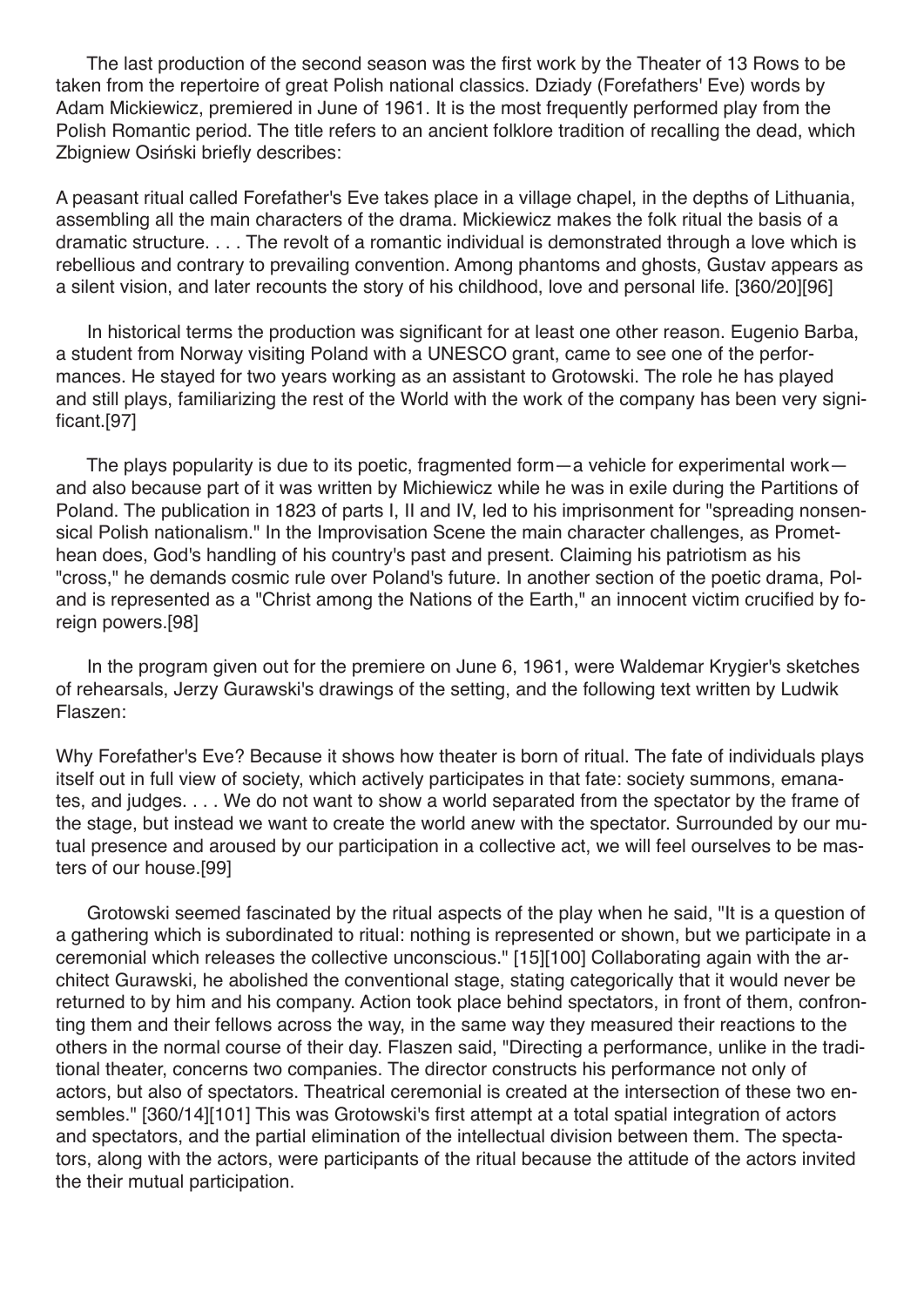This kind of active involvement of the audience was not repeated until much later, with the earliest versions of Apocalypsis Cum Figuris, which also explored more deeply than in Dziady certain aspects of "play." Grotowski said in an interview with Falkowski:

We want to expose the relationship between ritual and play: the actors begin the magic lore as a kind of entertainment. From amongst the circle of spectators and actors they "number out"—according to the Mickiewicz text—the first leader of the chorus. . . . This game grows into something sacral, the participants call up the dead and immediately take their parts. [15][102]

In the same interview Grotowski explained why Mickiewicz's work fascinated him and outlined the play's main assumptions:

First of all, sorcery. If Forefather's Eve is a ritual drama, then we draw very literal conclusions: we arrange the collectivity, which is not divided into viewers and actors but rather into participants of the first and second order. The point is to have a collectivity subordinated to the rigors of ritual. . . .

Secondly, . . . the actors began the sorcery with something like a game. They designate the first "leader of the chorus" (a spirit who is later Konrad) from the circle of viewers and actors. This game grows into something sacred as the participants summon the dead and then act out their roles. Taking an unsuspecting person from the audience (as with the shepherdess pursued by a spirit) is intended as a return to ritual theatre.

Thirdly, the Great Improvisation. This section of Forefathers' Eve is normally treated as a great metaphysical revolt full of pathos and as an individual struggle with God. This seemed good material to demonstrate the tragic and naive qualities of saviors, their Don Quixoticism. . . .

Gustav-Konrad's monologue was made similar to the Stations of the Cross. He moves from viewer to viewer, like Christ. . . . His pain is supposed to be authentic, his mission of salvation sincere, even full of tragedy; but his reactions are naive, close to a childish drama of incapacity. The point is to construct a specific theatrical dialect: of ritual and play, the tragic and the grotesque.

We concentrate the meaning of the production in the Great Improvisation. In a narrow sense, one could talk about how suffering gives birth to the supernatural world or how lone rebellion encompassing everything is hopeless. In a broader and more important sense, one could identify the suffering with the object of our constant searching—what Wladyslaw Broniewski has described as our "feeling our way into the texture of human fate with our voices and bodies." (Interview, J. Falkowski, Wspólczesnośé [1961])[103]

According to Kumiega, there were other elements of the production which maintained this theme of "play." Characters wore bedspreads, quilts or window curtains in place of romantic cloaks and dresses, like children in a game of "make-believe." The aspects of a theatrical dialectic that Grotowski was striving for in this production were "play and ceremonial, tragedy and the grotesque, quixoticry and `sacrosanctity.'"[104]

Later she goes on:

Such a handling of this most sacred of national dramas naturally provoked some confusion and hostility. Spectators and critics were well aware of the political implications contained in the representation of the main character, Konrad, moving in mystical pride among the spectators and weighed down by a broom. But Barba explained that "the artificiality which Grotowski strives for must stem from reality, from the organic necessity of the movement or the intentions." He refers to one instance from Dziady: "In the Improvisation . . . Gustav-Konrad is exhausted and drips with sweat. He does not try to hide it. His gestures suggest that it is the blood Christ sweated." [115/163][105]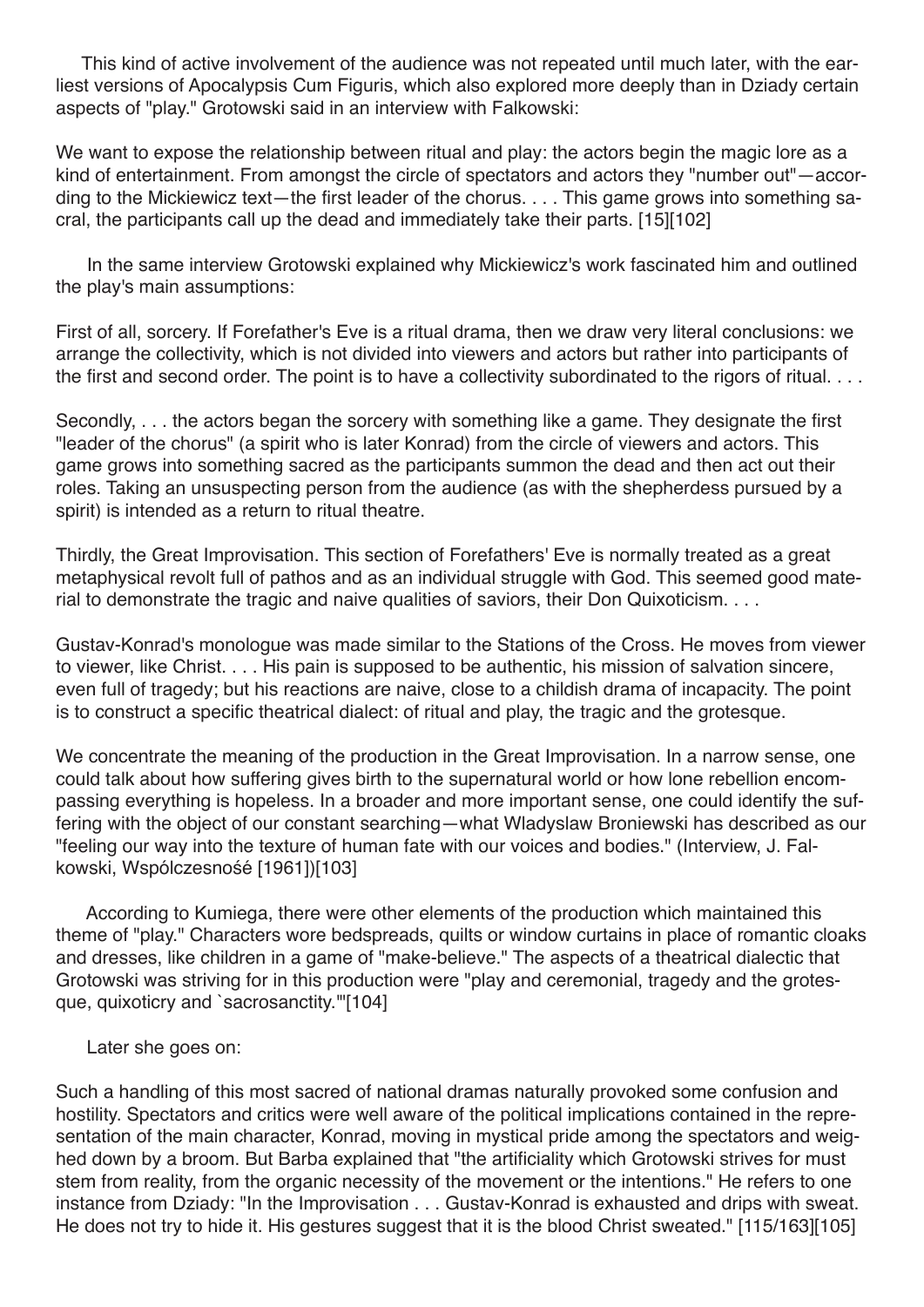The physical action accompanying this intellectual, dialectical approach was organically developed by physical and vocal training exercises prior to the performance. The sub-title and epigraph for the performance were the Priest's words from the text:

This blasphemous ritual, full of sorcery

Confirms our people in their deepest ignorance;

This is the source of their tales and superstitions

About night spirits, vampires, and magic.

(Forefathers' Eve, Part IV)

The "dialectic of apotheosis and derision"—borrowed from the critic T. Kudliński, who had attended all of Grotowski's productions since The Chairs in 1957—was a heritage of both his Marxism and his interest in Eastern philosophies. In the following few years this principle came to be applied in the training and performance techniques of Grotowski's actors making their work recognized as truly innovative.[106]

Forefather's Eve and Slowacki's Kordian, developed immediately after, led to the staging of Wyspiański's Akropolis. The scene in which spirits are summoned and Gustav-Konrad is designated as savior echoes the scene in Apocalypsis cum figuris in which the Dark One os Simpleton is selected. With his prodcuction of Forefathers' Eve Grotowski began, as Flaszen later said, "a steady wandering over the great expanse of (Polish) romanticism."[107]

In mid-November, after the premiere of The Idiot on October 22, 1961, a performance developed and directed by Waldemar Krygier, the group gave a number of performances in Wroclaw of both Forefathers' Eve and The Idiot. By the close of the year, Flaszen's important descriptive essay, "The Theatre of 13 Rows," was published in both French and English in The Theatre in Poland, thus bringing the work of the troupe to recognition outside its national boundaries.

The first play of the third season at Opole opened to the public on February 13, 1962. Kordian, by the great Polish Romantic poet, Juliusz Slowacki, was an indication that Grotowski's early concepts concerning ritual, myth and collective participation were beginning to jell, giving a specific direction to the work of his company. It had been eight months since the premiere of Dziady and the group was becoming more focussed and stringent in their research. This development was acknowledged by a change of the group's name to the Laboratory Theater of Thirteen Rows (Teatr Laboratorium 13 Rzędów).

In one of the scenes of Juliusz Slowacki's early nineteenth century play, Kordian (III, vi), the hero and the title character is committed to a mental institution as a sacrifice for the sufferings of his people and homeland. Grotowski's entire production took place in this setting: a "hospital for the mentally ill." It is worthwhile noting that Grotowski's production predated by a number of years both the writing and first production of Peter Weiss' Marat/Sade.

Grotowski altered and abridged Slowacki's original text. Wrote Ludwik Flaszen:

The play is thought of as a mutual penetration, a mutual play of reality and fiction. The action is played out ont three levels. The theatre is reality in a literal sense: there is the auditorium into which the audience comes to see the play. The first level of fiction is constructed on that theatrical reality: the role of psychiatric patients is thrust on every member of the audience, not just the actors. Another layer of fiction then is constructed on the hospital reality: the actions of Kordian become the collective hallucinations of all the people who are ill. (Pamietnik Teatralny [1964])[108]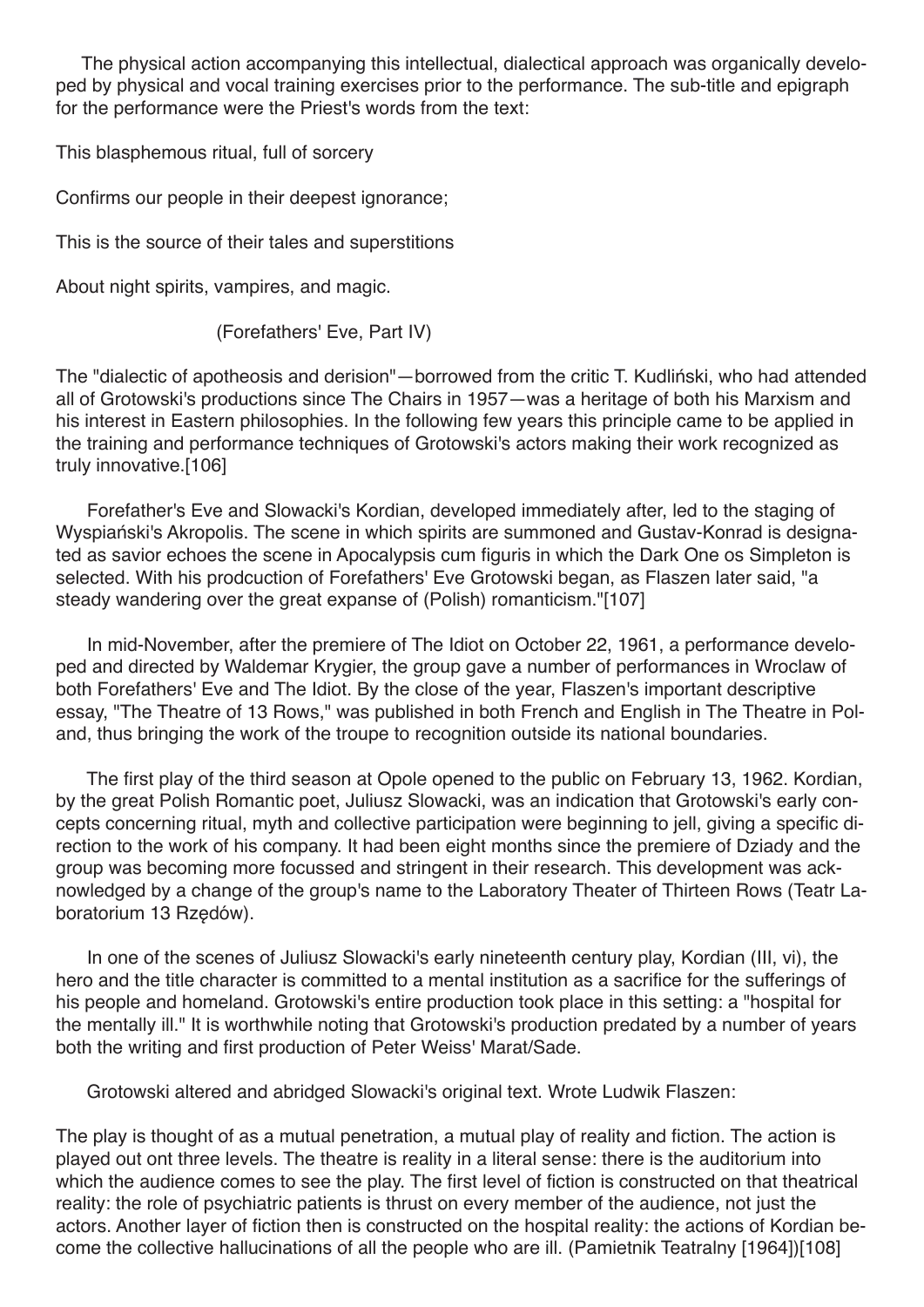The audience sat on metal beds placed in three different locations and were treated as patients in a hospital ward. The beds also served as locations for important actions by the performers, who played on the beds as acrobats. Costumes were hospital gowns and uniforms, and props were literal: a scalpel, a straight-jacket, bowls, mugs, towels. There were also objects that looked like they were out of the prop room of another theater: a crown for the Czar, a tiara for the Pope, etc. Sometimes the audience were forced to act. For instance, the Doctor hummed a song and forced all the actors and viewers to sing along. The disobedient were sought out and threatened with a cane. This, however, was the last production of of the Theater of 13 Rows in which the viewer was urged to participate by "provoking him into specific types of behavior, movement, song, verbal replies, etc." (Grotowski, Dialog [1969])[109]

Although the critic Jerzy Kwiatkowski saw Kordian as "an unusual artistic phenomenon, . . . one of the most interesting in the period after 1956, . . . " seeing a great chance for this particular theater "to distinguish itself from the commonplace," he was opposed to the way they attempted to involve the spectator in the performance. "Let us leave the role of passive viewer to the audience member, and let us not try to change him into the resolute boy in the audience of a puppet show or into the terrified stranger, tearing himself from the arms of a beautiful chorus girl in a Parisian music hall." (Wspólczesnośé [1952])[110]

At the end of July, Grotowski went to Helsinki for the 8th World Youth and Student Festival as part of the Polish delegation, where he addressed an international public concerning the work of his small, experimental company. Afterward, articles began to appear in Denmark, Finland, France, Spain, Norway. Rumania, Switzerland, Sweden, Hungary, etc. One of the participants of the festival was the French drama critic, Madame Raymonde Temkine, the author of one of the first books to be written about Grotowski, whom I have quoted throughout this paper. Temkine writes in Grotowski, "I gathered that he belonged to the avant-garde, and was so far ahead of the theatre I knew that I did not understand what he told me of his . . . . There were many hours of conversation and, since then, the dialogue has never ceased."[111] When he returned from Helsinki, Grotowski spent a month in the People's Republic of China as a delegate of Theater Affairs from the Polish Ministry of Art and Culture. While in China, Grotowski made a number of contacts with contemporary Chinese theater artists and studied the style, form, and traditions of Chinese theater.

Less than a month after his return to Opole, on October 10, 1962, the first version of Grotowski's Akropolis premiered. Based on Stanislaw Wyspiański's play of 1904, designed by Józef Szajna and with Eugenio Barba as Assistant Director, it was the most highly stylized of all Grotowski's staged works so far. It remained in the repertory for almost eight years (in five different versions) and toured internationally. Stefan Bratkowski published a description of Grotowski and one of the later performances:

He is heavyset and has the full face of a well-fed only son. His beard is sparse like that of a boy; his hair is parted on one side, and he has the tired, peering eyes of someone who is near-sighted. Glasses. A fashionable coat and sloppy shoes which seem ready to fall off his feet. He doesn't seem to notice.

Until now, he has been: an actor, a journalist, a leader in the youth movement, a lecturer on Hindu and Chinese philosophy, a rally heckler, and the youngest professor in the higher schools of acting. He is in charge of something called a "laboratory theatre," which, outside of Poland, is the most highly acclaimed theatre of Europe.

Some have called him a charlatan; others consider him the most interesting innovator of the Polish stage if not the most interesting theatre innovator in the entire world. There is something of the hypnotist in him and something of the street urchin who loves mischief. When he explains his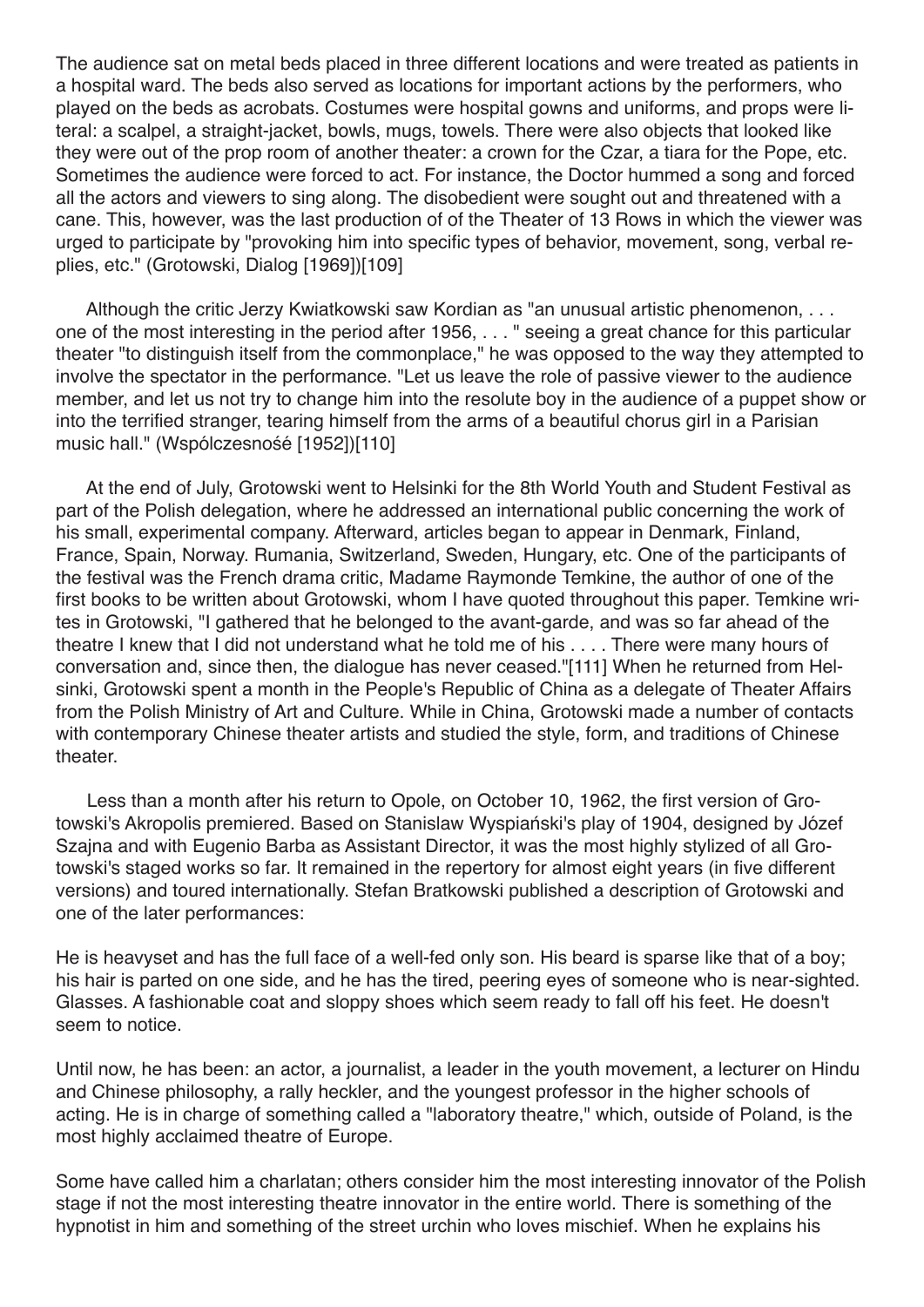viewpoint to someone, he does so with the patience and understanding of a teacher explaining the mysteries of 2 x 2 to an undeveloped child. When he laughs, you detect a note of delight in pulling off a good joke. The joke might be taking place in such lofty regions of humor that the butt of it often doesn't realize until the end what his own role has been. On the other hand, Grotowski can also create a joke at his own expense. When he was not able to teach his actors psychic concentration before the performance, he imposed a half-hour mandatory silence before each showing. He too had to adhere to the ruling. . . .

Wyspiański's play is performed in a concentration camp setting. Now Grotowski has made a duality of the entire classical repertory in his workshop. . . . Akropolis is a play of mystical illusions and hopes, so Grotowski sunders their meaning and packs everything into a concentration camp. The final coming of the Savior will mean liberation by way of an Auschwitz oven! (Podróż na peyferie [1965])[112]

Flaszen commented on the new project of the Laboratory Theater of 13 Rows as follows:

The action of Wyspiański's play takes place on Wawel Hill [in Kraków], which is to Poles what the Athenian Acropolis is to the whole of Europe. During the Easter Sunday vigil, figures step out of the tapestries in order to re-enact great myths, ancient tales, and Bible stories: the Trojan War, Paris and Helen, Jacob's battle with the Angel, Jacob and Esau, and the Resurrection. Grotowski sees Akropolis as the graveyard of European and Polish civilization, the sum of its inspiration and motifs. And that graveyard of tradition converges with the graveyard of peoples generally and European culture in our century, with the hum of the "civilization of ovens," and with the reality of the extermination camps. (Komentarz do przedstawienia [1962])[113]

Of course the concept was Grotowski's. His inspiration was from the concentration camp stories of the writer and former inmate of Auschwitz, Tadeusz Borowski, who died prematurely, and from whom Grotowski borrowed the epitaph for his production:

After us

All that will remain is a heap of scrap metal And the empty, jeering laughter of generations.[114]

Wyspiański's play ends with the Resurrection and apotheosis of Christ. Grotowski's production closes with a procession of dancing inmates who carry a dummy corpse of Christ triumphantly. The corpse is their Savior and a symbol of their desperate hope. One by one they disappear into the crematorium oven, a dark box in the center of the space.

Akropolis was a final step toward what later came to be called "poor Theater." According to Flaszen:

The performance was based on a principle of strict self-sufficiency. The main tenet is: don't introduce anything into the action not there from the beginning. There are these people and a certain number of objects collected in the performance space. This must be sufficient for all circumstances and situations in the play, the sound and decor, the time and space. . . . The poor theatre means to use the least number of objects to obtain maximum effect. (Pamiętnik Teatralny [1964])[115]

Following this production, and as a result of the curiosity that Grotowski aroused during his visit to Helsinki, there began a steady increase in the attention from the West focused upon the small experimental group in Opole. More students began to arrive for periods of apprenticeship, articles appeared in the Western press and the first tentative steps were taken towards making the Grotowski's work accessible outside Poland. Nevertheless, at home there was a genuine hostility surrounding the Theater Laboratory of Thirteen Rows, which continued until their move to Wroclaw on January 1, 1965. An article in a local paper published at the beginning of 1963 reported: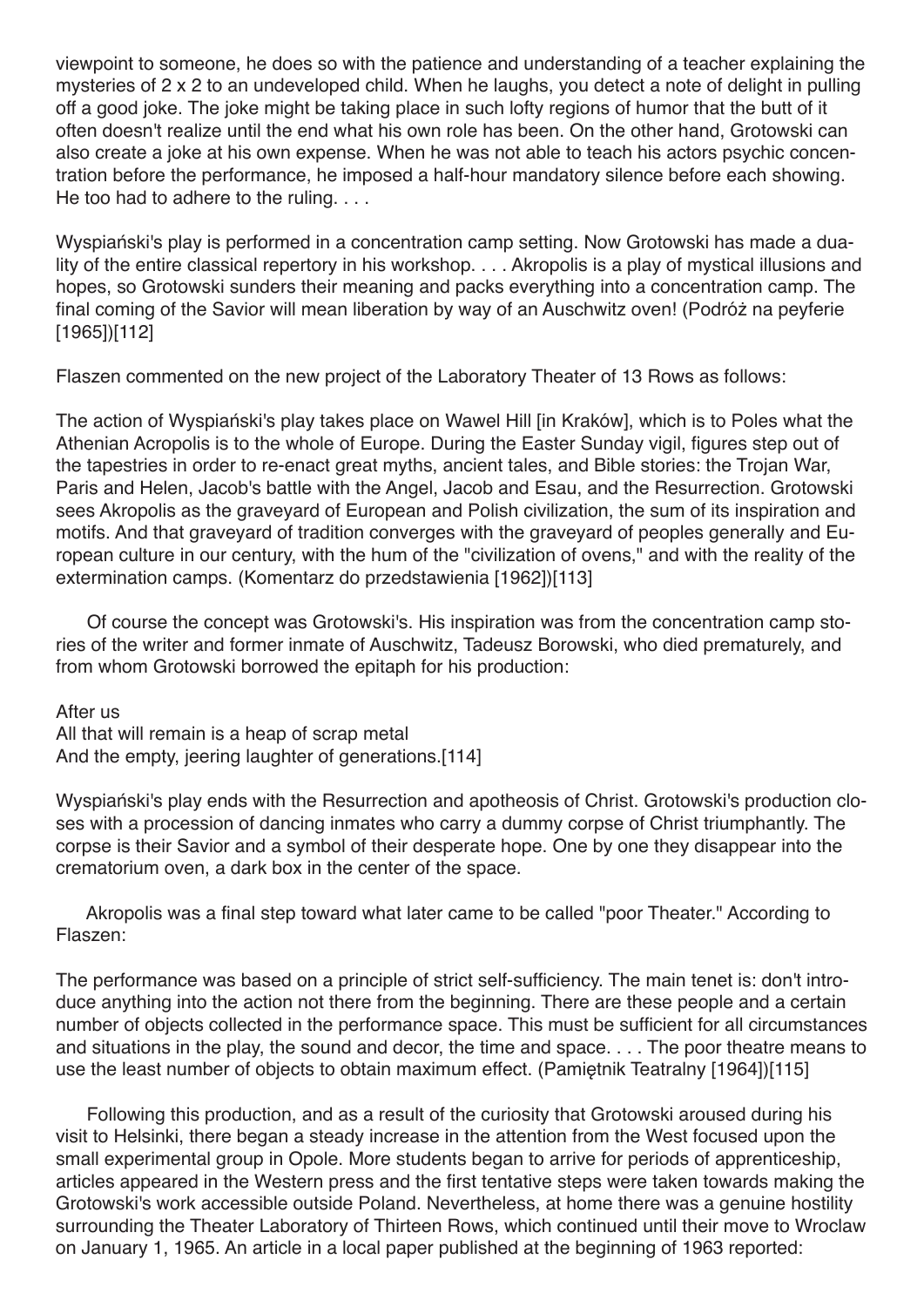The group is working in very difficult conditions. Their subsidy does not cover the renovations and improvements necessary for the work. And the difficult working conditions are matched by the difficult living conditions of the members of the group. . . . At this moment the Theatre of Thirteen Rows receives the lowest subsidy in the country for its activity. It does not meet the needs of the theatre in the sense of securing its harmonious activity . . . [308/110][116]

The turning point of the fortunes of the Laboratory Theater also occurred in 1963. In December of the previous year the company had begun rehearsals for Christopher Marlowe's The Tragical History of Dr. Faustus which crystallized Grotowski's system of training his actors. Most of them remember this time because they developed the exercises for which they became known, as opposed to the techniques they used in a particular production (the vocal work of Sakantala or the "facial masks" techniques of Akropolis). Individual actors, encouraged by Grotowski, began to focus on those areas of training for which they had a natural disposition or particular knowledge, and evolved their own specialized fields. This knowledge and the exercises that developed, were passed on first to the ensemble and later, in workshops, to students.

Dr. Faustus was also significant for its public and critical reception. It created a painful dichotomy of recognition and eventually adulation from outside its own country, particularly the West, and indifference or hostility (with notable exceptions) from the Polish theatrical community and the public. According to Osiński there appeared, after the premiere of Dr. Faustus, about one hundred reviews, essays and studies in Western publications.[117] ". . . all this was in glaring contrast to its reception in its own country. The Opole press passed over it in complete silence, and no reasonable treatment appeared in any Polish periodical." [361/117][118]

A Western critic, Michael Kustow, saw in the "impudent, even irreverent staging" of Doctor Faustus, "the most complete realization and the most upsetting . . . of Artaud's dreams." "How can we avoid drawing Artaud and Grotowski together as soon as, knowing The Theatre and Its Double, we find ourselves confronted with the repertory of the Laboratory Theater?" This upsetting realization came to Raymonde Temkine, she tells us in Grotowski, as she watched Doctor Faustus, The Constant Prince, and Akropolis. "If I had not had the time to become friendly with Grotowski and talk with him, I would doubtless have thought that he had Artaud at his bedside when he elaborated his conception of theater and that he had based his works on these dreams. This was not so, but what a meeting of the minds."[119]

Grotowski claims to have known neither of the Théâtre Alfred Jarry, co-founded by Antonin Artaud and Roger Vitrac in 1927, nor of Artaud's writings. He tells Temkine that he only learned of the existence of Artaud after his death, when Grotowski was already the director of the Laboratory Theater, from a short excerpt of his writing published in 1960 in the Polish magazine Dialog. The article was pointed out to him by the dean of the company, Zygmunt Molik, who was struck with the similarities of terminology used by Grotowski and Artaud—a Frenchman almost unknown in Poland. (The first production of Akropolis was not until 1962, so we can assume he at least felt supported in his work by the call of the prophet, Artaud, after reading the article.) As for Theatre and Its Double, Temkine tells us he read it in 1964. "The book which was being re-edited, had been impossible to find: I quickly sent him a copy."[120]

Grotowski says he ". . . would rather be considered as indebted to his compatriot, S.I. Witkiewicz (pseudonym Witkacy) who developed theories close to Artaud, a generation before, and committed suicide in 1939." He also told Temkine that he "owed to Witkiewicz an idea that he considered essential: the theater can be a religion without religion."[121]

The fact that Dr. Faustus was the first of Grotowski's productions to be seen by many influential members of the Western theatrical world was due to particularly fortuitous circumstances. From June 8 - 15, 1963, the Tenth Congress of the International Theater Institute was convened in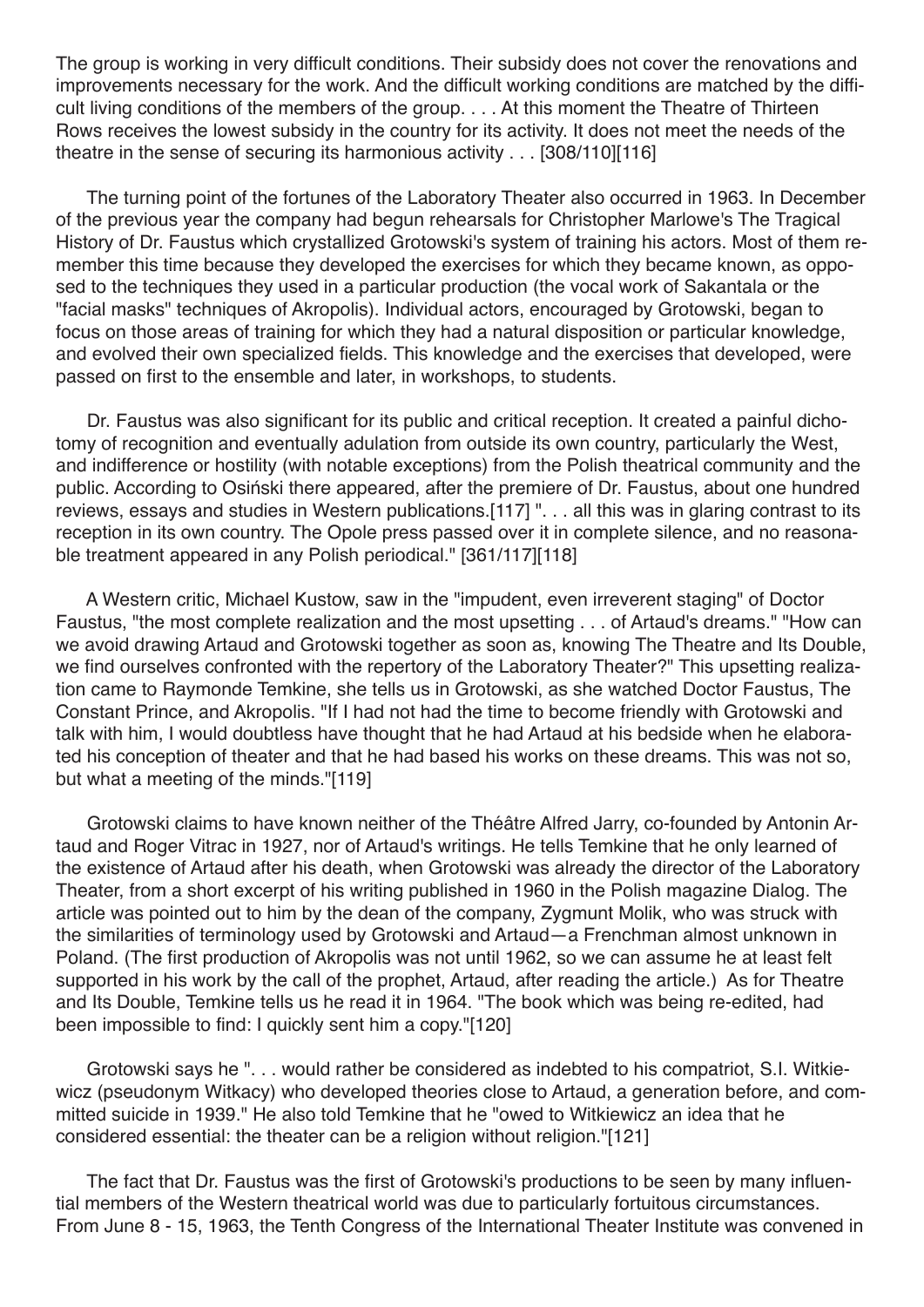Warsaw. The participants were treated during this period to a full program of the theatrical events taking place in Warsaw, but the Laboratory Theater was playing Dr. Faustus in Lódż. It was Eugenio Barba's energy and determination that turned this unfortunate combination into Grotowski's advantage. Barba attended the Congress in Warsaw. According to an English critic from The Times who was present, he drew attention to the theories being developed by Grotowski by speaking on the merits of the idea that actors only need to be virtuosos of the voice and body. [420][122] Subsequently, Barba persuaded a group of those attending the Congress to visit Lódż by private car, which he paid for, to see Dr. Faustus. The following day, according to Alan Seymour who was at the Congress, there were "controversial and heated" reports, which interested a large enough number of delegates to visit Lódż by bus to see the company's next performance. [387/33][123]

During the following year, 1964, less time was being devoted to the preparation of a repertory as the company continued to turn their attention to research and experiment. Of at least four major productions planned for the 1963-1964 season, only Hamlet received as much as an "open rehearsal." Of this period Osiński says:

The Hamlet Study was prepared in exceptionally difficult circumstances. The Institute's future fate was unsure. The directors and actors had, for instance, no guarantee that they would receive a salary the following month. Some quite simply could not withstand this situation psychologically and left the Group. Only thanks to the heroic obduracy of Grotowski, who infected his colleagues with his own attitude, did there emerge finally, after several months of extraordinarily intensive and feverish work, a public presentation of a "rehearsal" on 17 March. [361/120][124]

Hamlet Study was something of a revelation for the group. It was performed only twenty times to a total audience of 630 and shown only in Opole, since the group, owing to the financial circumstances, had to abide by an administrative ruling that forbade them to tour with its productions. Without funds, the company could not print its usual extended Materials-Discussions to accompany the premiere. There were only two small flyers. One of them listed the cast and the other contained Flaszen's commentary. No photographs of the performance were taken, since the group lacked funds even to do that. It was these circumstances, and the growing interest abroad in the creative research of the Laboratory Theater, that critic Józef Kelera made the following direct appeal to Wroclaw authorities:

Lately the troupe has been having serious difficulties, which jeopardize the existence of this unique and marvelous institution. More and more critics on several continents are writing in superlatives about this group. Many creative theatrical artists come from various European countries to gain practical experience. The city of Opole, the quiet corner and island of genuinely industrious laboratory work for many years has stopped being the appropriate base for this pioneering theatrical enterprise. I also know there is a realistic chance of moving the group to Wroclaw.

Grotowski's troupe is all of ten people, including the artistic and literary directors. They do not need much. They have all been through a rough period, making many sacrifices, but they still have a lot of enthusiasm. But it is not inexhaustible. This opportunity may not come again.

I turn to the Presidium of the Wroclaw People's Council and to the Cultural Section with this ardent appeal: Do not delay! Do not bypass this opportunity! March, 1964[125]

On December 28, 1964, five days before the fact, Grotowski wrote the following to the Osiński:

We have been installing ourselves in Wroclaw since January 2. . . . Our move is an event ripe with possibilities (good and bad) and almost like a biblical exodus.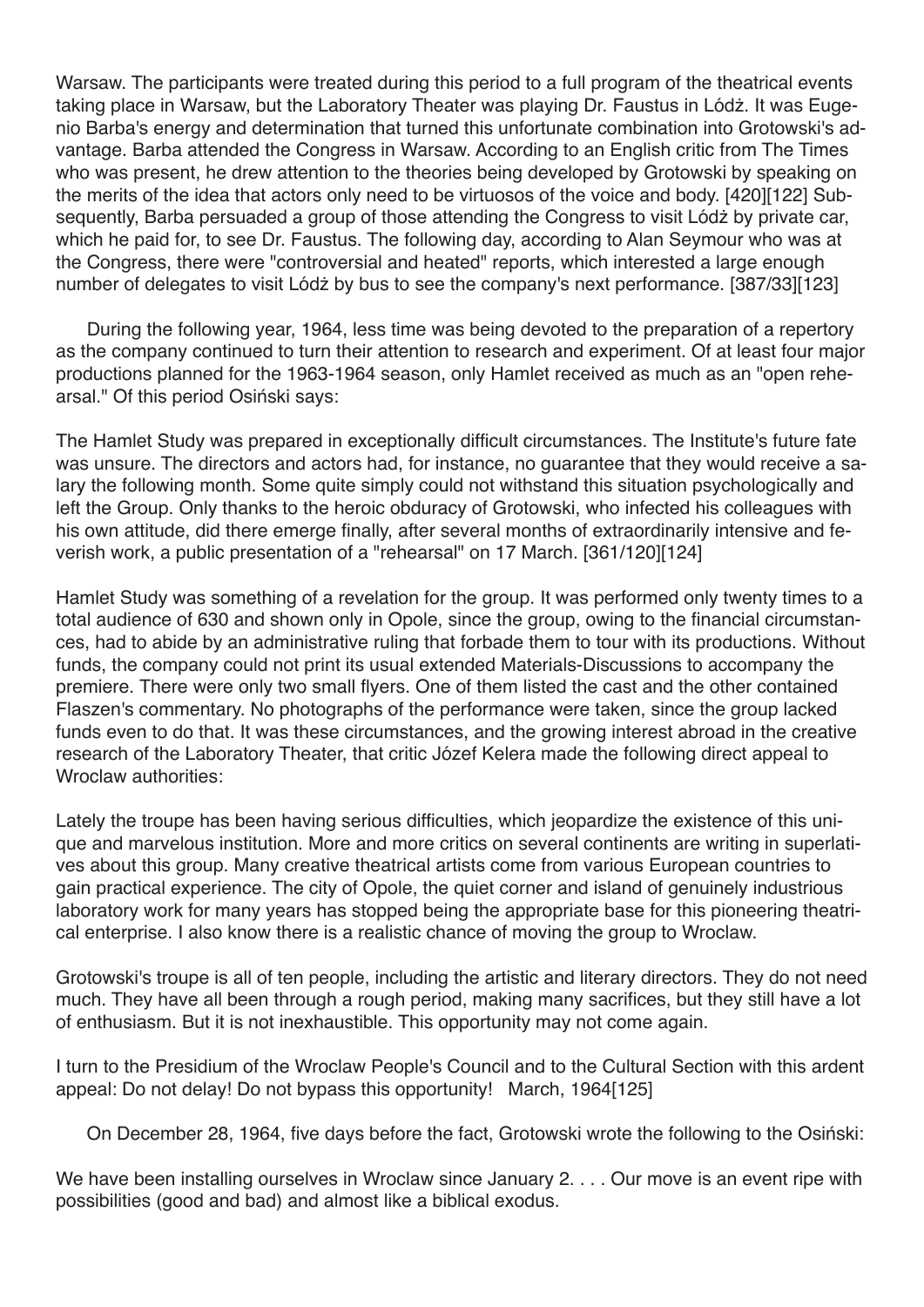As far as exercises and rehearsals go, we are working on our new phase (which began in Opole). As far as living conditions go, they are rather makeshift for now. . . . For the time being, we are residing in the Town Hall.<sup>[126]</sup>

It was not until January 6, 1965, that there was notice of the group's move to Wroclaw in Trybuna Opolska, the official newspaper of Opole. It was the first and last time anything was mentioned by the local press about the move of the Theater Laboratory of 13 Rows:

The experimental Laboratory Theatre, founded a few years ago in Opole and supported by local artist's groups, has changed its home base, and, as of the first of January, is residing in Wroclaw.

As sad as it is for us to part with this unique institution, which has made our city famous not just in Poland but abroad, the theatre's decision to the capital of Lower Silesia, a city of half a million people, seems a good one. Opole, with its population of sixty thousand, could not assure Grotowski's theatre, which had one to two premieres annually, of enough attendance. The interesting but difficult worlds of the Theatre of 13 Rows could not attract wider interest. For a long time, the theatre had been counting on audiences in larger cities it visited: Lodz, Kraków, Poznań and Wroclaw.

The lack of resonance in Opole deprived Grotowski's theatre of a reason to be here in its home city. Considering the circumstances, further support and subsidy of the theatre would have had no rational basis.

We hope that the troupe from 13 Rows, which has had enough time to get attached to Opole and its residents, will visit us from time to time with its new productions, because it does leave behind perhaps a modest but faithful group of well-wishers.[127]

Right after the theater left Opole, the black auditorium on the town square was repainted and turned into a coffeehouse. The theater's identification plate was smashed with hammers. One other sign which hung over the doors leading to the theater auditorium was also destroyed. On it had been a quotation from the "dark" Heraclitus of Ephesus: "Opposition brings concord. Out of discord comes the fairest harmony."[128]

Finally, the uncertainty of the future, fueled by the critics in Poland, was resolved in a highly advantageous way for all concerned. The proposition had been advanced and agreed upon in the summer of 1964, that the Laboratory Theater should move from the provincial town of Opole, considered "unsuitable as an environment for such shocking research" [361/124][129] and take up residence in Wroclaw, a large industrial and university town in the East of Poland. In a discussion between the directors of the Wroclaw theaters published in 1965, Grotowski admitted to benefitting from the lack of pressure in Opole during the early stages of his work with his ensemble, but now welcomed the move to an academic center such as Wroclaw. There they could make contacts in specialized fields and explore contemporary developments in peripheral areas such as cultural anthropology, psychology, psycho-analysis and physiology. [21/32][130]

The fire that his early critics and supporters sensed in the head of the student Grotowski had ignited his Laboratory Theater ensemble while in the little town of Opole. Their work together soon exploded unto the World stage with Akropolis and The Constant Prince. What followed immediately afterward is a benchmark in World theater history.

[1] Jennifer Kumiega. The Theatre of Grotowski, (London and New York: Methuen, 1985), p. 4.

[2] Timothy Wiles. The Theater Event, Modern Theories of Performance (Chicago & London: University of Chicago Press, 1980), p. 113.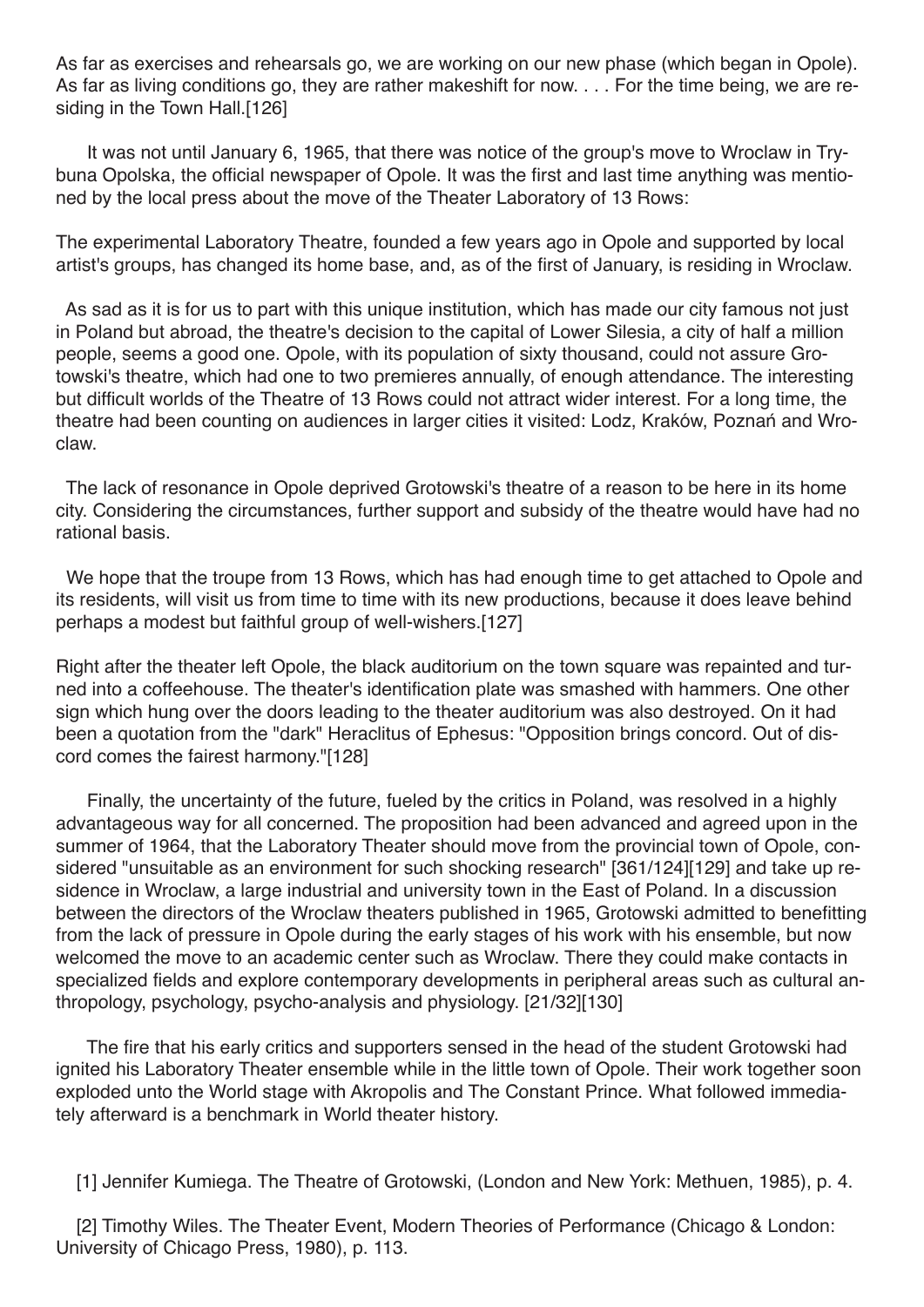[1] Jennifer Kumiega. The Theatre of Grotowski, (London and New York: Methuen, 1985), p. 4.

[2] Timothy Wiles. The Theater Event, Modern Theories of Performance (Chicago & London: University of Chicago Press, 1980), p. 113.

[3] Kumiega, p. 4.

[4] Raymonde Temkine. Grotowski, trans. Alex Szogyl, (New York: Avon Books, 1972), p. 47.

[5] Temkine, p. 47.

[6] Zbigniew Osiński. Grotowski and His Laboratory, trans. Lillian Vallee and Robert Findlay, (New York: PAJ Publications [A Division of Performing Arts Journal, Inc.], 1986), p. 13.

[7] Osiński, p. 13.

[8] Temkine, p. 48.

[9] Temkine, p. 48.

[10] Osiński, pp. 25-26.

[11] Temkine, p. 48.

[12] Osiński, p. 14.

[13] Osiński, p. 14.

[14] Osiński, p. 14.

[15] Osiński, p. 15.

[16] Osiński, p. 15.

[17] Osiński, p. 15.

[18] Osiński, p. 15.

[19] Osiński, p. 15.

[20] Osiński, pp. 15-16.

[21] Osiński, p. 16.

[22] Osiński, pp. 16-17.

[23] Osiński, p. 17.

[24] Temkine, p. 49.

[25] Osiński, p. 17.

[26] Osiński, pp. 17-18.

[27] Osiński, p. 18.

[28] Temkine, p. 50.

[29] Temkine, p. 49.

[30] Osiński, p. 18.

[31] Temkine, p. 138.

[32] Osiński, p. 18.

[33] Temkine, p. 50.

[34] Kumiega, p. 10.

[35] Kumiega, p. 5.

[36] Kumiega, p. 5.

[37] Osiński, p. 18.

[38] Osiński, p. 19.

[39] Osiński, p. 20.

[40] Osiński, p. 20.

[41] Osiński, p. 20.

[42] Kumiega, p. 6.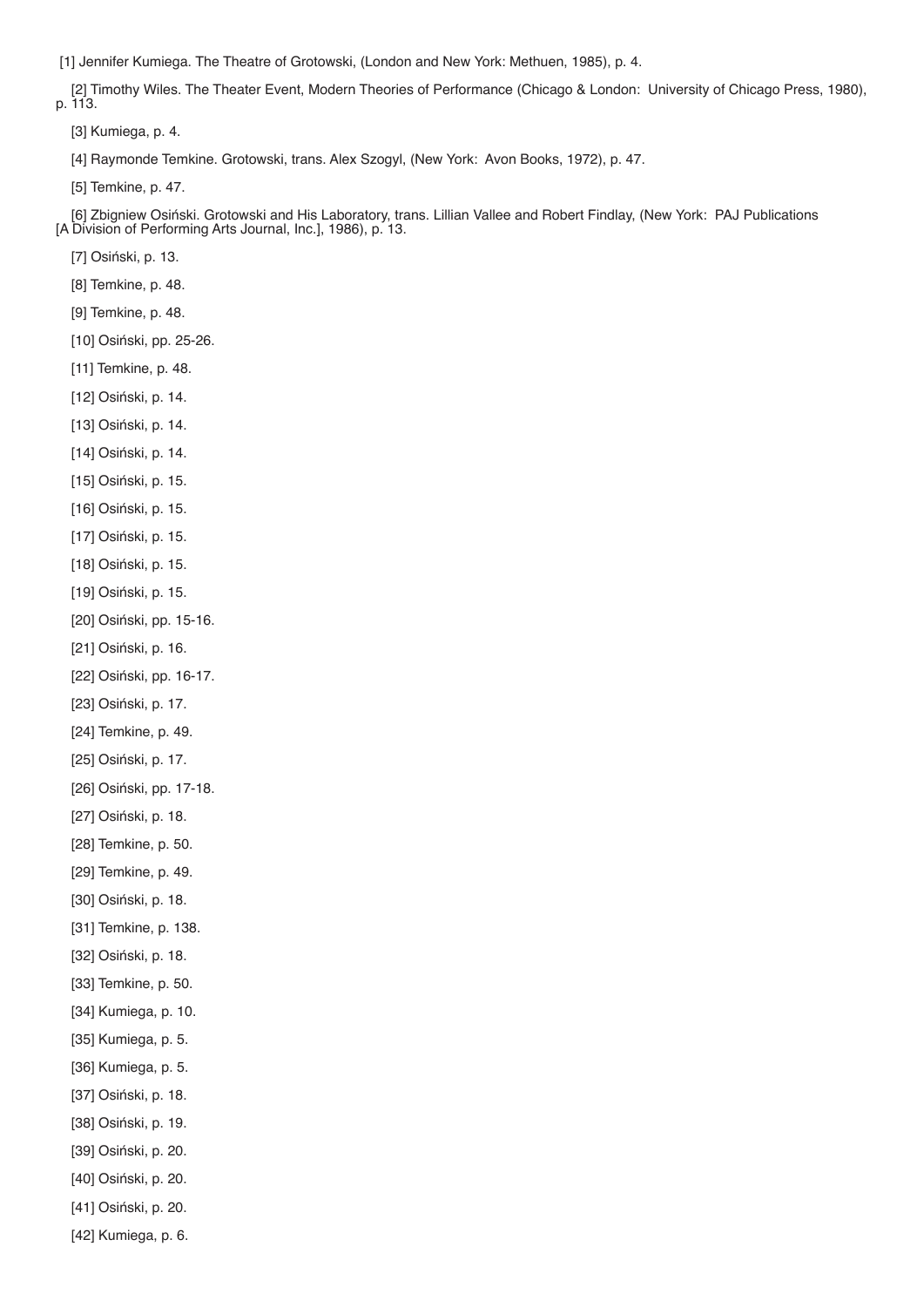[42] Kumiega, p. 6.

[43] Kumiega, p. 6.

[44] Osiński, p. 22.

[45] Jerzy Grotowski, "Towards a Poor Theatre," Towards a Poor Theatre, ed. Eugenio Barba, (New York: Simon and Schuster, 1968), p. 16.

[46] Osiński, pp. 22-23.

[47] Defined by Webster's New World Dictionary of the American Language as: any of a group of late Vedic metaphysical treatises dealing with man in relation to the universe.

[48] Kumiega, p. 6.

[49] Osiński, p. 24.

[50] Osiński, p. 26.

- [51] Kumiega, p. 7.
- [52] Osiński, p. 24.
- [53] Osiński, p.24.
- [54] Osiński, p. 24.
- [55] Osiński, p. 25.
- [56] Osiński, pp. 25-26.
- [57] Osiński, pp. 26-27.
- [58] Osiński, p. 27.
- [59] Osiński, p. 27.
- [60] Osiński, p. 27.
- [61] Grotowski, pp.23-24.
- [62] Osiński, p. 30.
- [63] Osiński, pp. 30-31.
- [64] Osiński, p. 31.
- [65] Osiński, p. 29-30.
- [66] Kumiega, p. 7.
- [67] Kumiega, pp. 7-8.
- [68] Osiński, p. 38.
- [69] Kumiega, p. 8.
- [70] Kumiega, p. 8.
- [71] Kumiega, p. 7.
- [72] Temkine, pp. 18-19.
- [73] Kumiega, p. 11.
- [74] Kumiega, p. 12.
- [75] Kumiega, p. 12.
- [76] Kumiega, p. 13.
- [77] Osiński, p. 38.
- [78] Kumiega, p. 13.
- [79] Kumiega, p. 13.
- [80] Kumiega, pp. 13-14.
- [81] Kumiega, p. 14.
- [82] Kumiega, p. 29.
- [83] Kumiega, p. 29.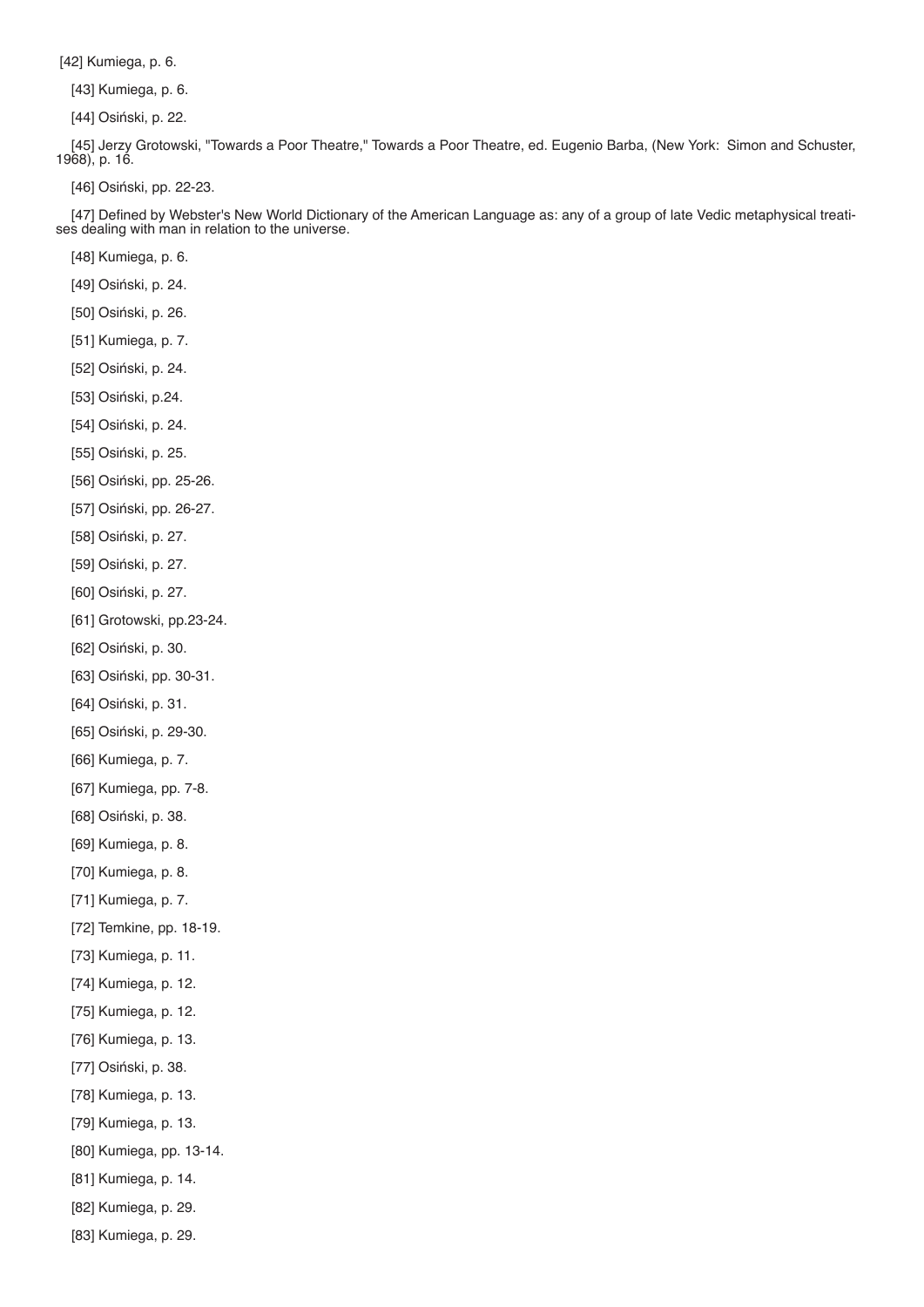[84] August Grodzicki. Polish Theatre Directors, (Warsaw: Interpress Publishers, 1979), p. 46.

[85] Kumiega, pp. 29-30.

[86] The needless repitition of an idea in a different word, phrase or sentence; redundancy; pleonasm; the use of more words than are necessary; (Ex.: "necessary essentials") or, an instance of such repitition.

- [87] Osiński, pp. 49-50.
- [88] Osiński, p. 50.
- [89] Osiński, p. 50.
- [90] Osiński, p. 51.
- [91] Kumiega, p. 31.
- [92] Kumiega, p. 32.
- [93] Osiński, pp. 51-52.
- [94] Osiński, p. 52.
- [95] Osiński, p. 53.
- [96] Kumiega, p. 33.
- [97] Kumiega, p. 15.
- [98] Kumiega, p. 33.
- [99] Osiński, pp. 53-54.
- [100] Kumiega, p. 36.
- [101] Kumiega, p. 36.
- [102] Kumiega, p. 37.
- [103] Osiński, p. 54.
- [104] Kumiega, p. 38.
- [105] Kumiega, p, 38.
- [106] Kumiega, p. 38.
- [107] Osiński, p. 62.
- [108] Osiński, p. 63.
- [109] Osiński, p. 63.
- [110] Osiński, p. 65.
- [111] Temkine, p. 38.
- [112] Osiński, p. 66.
- [113] Osiński, p. 67.
- [114] Osiński, p. 68.
- [115] Osiński, p. 68.
- [116] Kumiega, p. 40.
- [117] Osiński, p. 76.
- [118] Kumiega, p. 42.